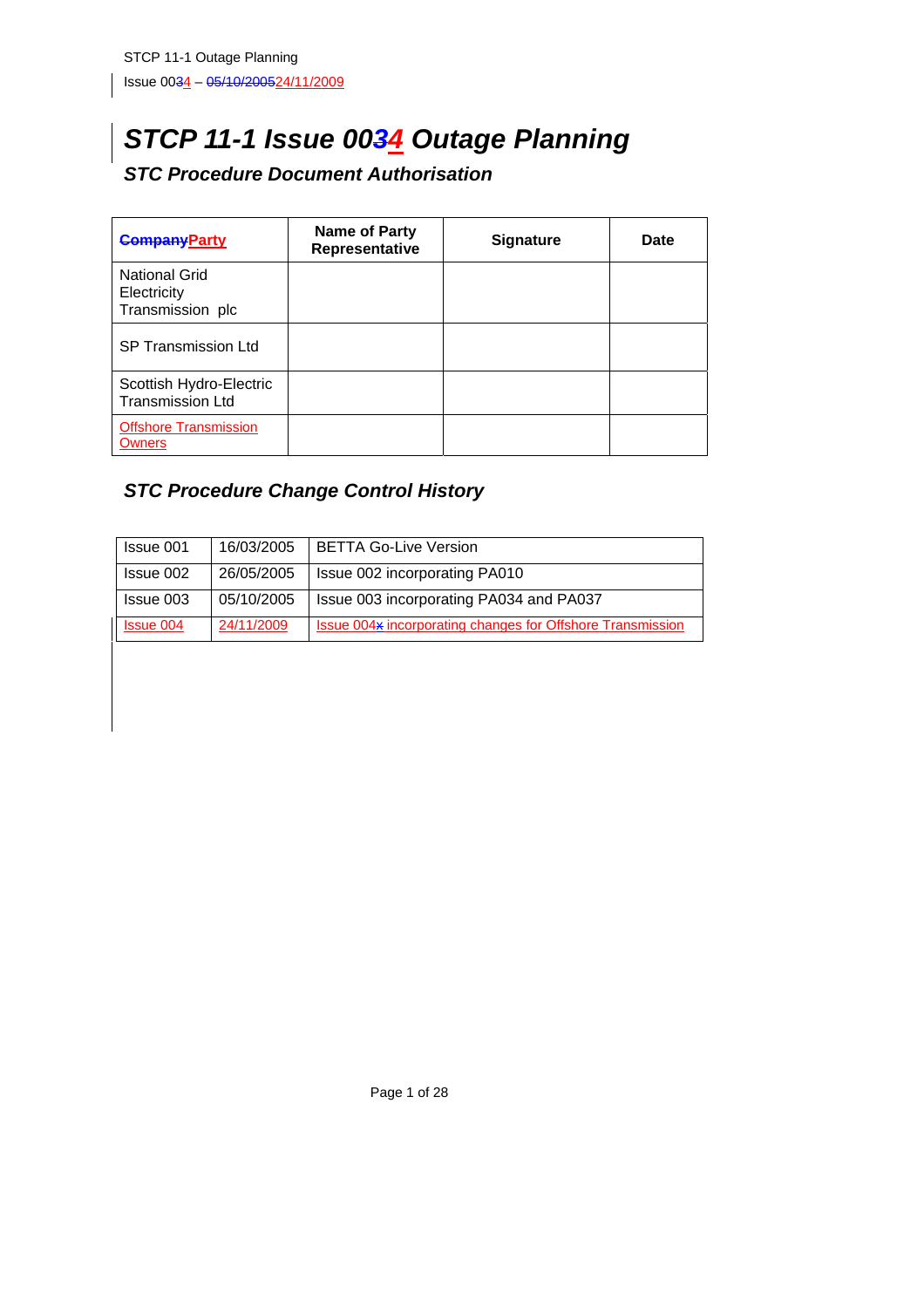Issue 0034 – 05/10/200524/11/2009

## **1 Introduction**

## *1.1 Scope*

1.1.1 This document specifies the requirements for the exchange of information across the NGET:TO interfaces throughout the Outage Planning process, from Outage requirements identified up to six years ahead (for complex schemes and National ElectricityGB Transmission System reinforcement) to handover of the plan into the Control Phase (including Outage Proposals submitted in the Control Phase).

1.1.2 This document applies to Outage requirements on Plant and Apparatus used on or associated with TOs<sup>1</sup> Transmission Systems including Protection, associated communication channels and exchange of information related to User Outage requirements that could affect the operation of TOs' Transmission Systems.

1.1.3 This document has been revised to take account of the introduction of the offshore+ transmission networks and the resultant increase in the number of TOs that will require to interact with NGET as GBSONETSO in the role as coordinator of generator and network outage data.

1.1.31.1.4 This document applies to NGET and TOs. For the purposes of this document, the TOs are:

- SPT: and
- SHETL; and

All Offshore Transmission Licence holders as appointed by OFGEM

- 1.1.5 No distinction is generally made within the document between Onshore and Offshore TOs. References are applicable to both unless specific conditions or exceptions are made in the document relating to an Onshore TO or Offshore TO and such distinction will be prefixed accordingly.
- 1.1.6 This document recognises that an onshore TO may become the owner of one or more Offshore Networks and that the ownership of TO networks may change over time.

## *1.2 Objectives*

1.2.1 The objective of this STCP is to provide for an efficient exchange of information between NGET and TOs to facilitate:

- the co-ordinated development of Outage Proposals by each TO; and
- preparation of Outage Plans for the National Electricity GB Transmission System by NGET, taking into account each TO's Outage Proposals.
- 1.2.2 To meet this objective, this STCP specifies the following:
	- the requirements for exchange of information between NGET and TOs related to Outage Planning;
	- NGET responsibilities to develop and maintain Outage Plans; and
	- TO responsibilities to develop and keep up to date Outage Proposals.

## *1.3 Key Definitions*

1.3.1 For the purposes of STCP11-1:

1.3.1.1 **Boundary of Influence** means ……… [to be defined – note Boundary of Influence will be defined at asset level only and is applicable only to assets, not to substations].

1.3.1.11.3.1.2 **Core Outage** means an Outage of an asset associated with the 400kV, 275kV or 132kV interconnected Transmission System including all User Outages (other than DNO User Outage).

**Formatted:** Bullets and Numbering

**Formatted:** Bullets and

Numbering

**Formatted:** Bullets and Numbering

Page 2 of 28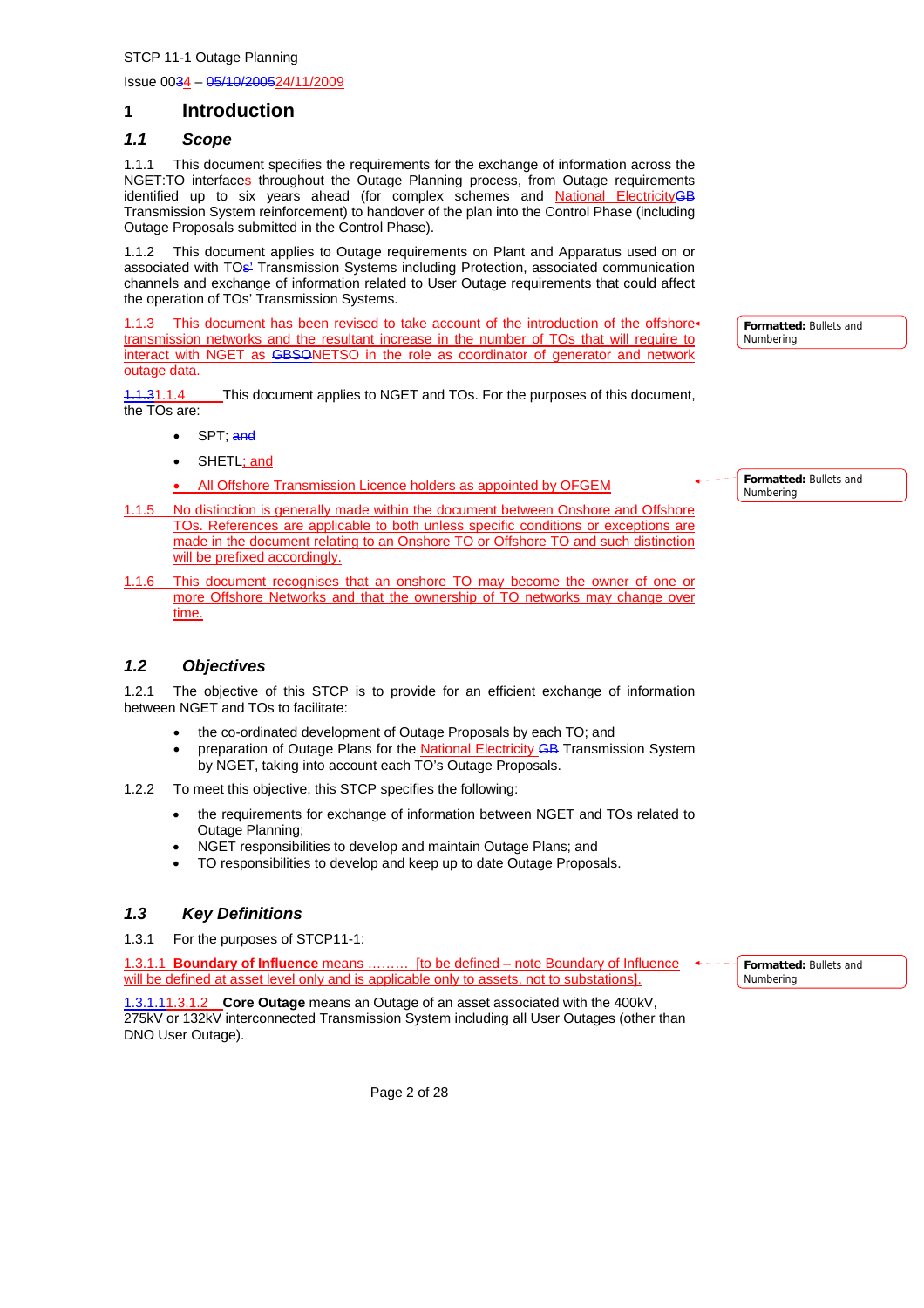Issue 0034 – 05/10/200524/11/2009

1.3.1.21.3.1.3 **Draft Outage Plan** means the Outage Plan published for consultation in engineering weeks 34 for Year 1.

1.3.1.31.3.1.4 **Final Outage Plan** means the Outage Plan as agreed and issued in engineering week 49 for Year 1.

1.3.1.41.3.1.5 **MITS (Main interconnected Transmission System)** means all the 400kV, 275kV and the 132kV network elements of the National Electricity GB-Transmission System but excludes Generation Circuits, Transformer Connection to a Lower Voltage System & External Interconnections between the Scottish Transmission System and External Systems.

1.3.1.6 **NGET Outage Database** means the database (currently known as TOGA) used by National Grid to record and monitor details of Outages of equipment forming part of the National Electricity GB Transmission System. (See also Appendix B – Outage Database)

1.3.1.7 . **Offshore Network** means a collection of offshore substations and assets that connect offshore generation plants with the onshore transmission system.

1.3.1.61.3.1.8 **Outage Planning** means the development of an Outage Plan.

1.3.1.71.3.1.9 **Outage Start Time** means the time the Outage is released to the TO for safety isolation.

1.3.1.81.3.1.10 **Outage Return Time** means the time the Outage is released by the TO for operational use by NGET.

1.3.1.91.3.1.11 **Opportunity Outage** means an Outage of an asset with no System security or no cost issues which is planned after issue of the Final Outage Plan.

- 1.3.1.101.3.1.12 **Outage Plan Build** means the staged development of the Outage Plan at the year ahead (year 1) stage.
- **1.111.3.1.13** Plan Freeze means end of Week 49 following the issue of the Final Outage Plan by National Grid and after which all changes to the Final Outage Plan shall be monitored in accordance with section 5 'Change Management' of this procedureSTCP 11-1.
- 1.3.1.121.3.1.14 **Plan Year** means engineering week 14 to the end of engineering week 13 of the following calendar year.
- 1.3.1.131.3.1.15 **Provisional Outage Plan** means the Outage Plan prior to ro before publication as the Draft Outage Plan in engineering week 34.
- 1.3.1.141.3.1.16 **Risk of Trip (ROT)** means agreed work where there is the potential of inadvertent operation of specified switchgear.

1.3.1.151.3.1.17 **Unplaced Outage** means an Outage included in an agreed list of Outages that have been requested but have not been placed up to the publication of the Final Outage Plan have not been placed.

1.3.1.161.3.1.18 **Winter Period** means November (week 45) to February/March (week 9) inclusive.

1.3.1.171.3.1.19 **Year 0** means the current Plan Year that is being delivered.

1.3.1.181.3.1.20 **Year Ahead (Year 1)** means the following Plan Year.

- 1.3.2 In this document week numbers refer to engineering (calendar) week numbers.
- 1.3.3 There are three key stages to the Outage Planning process:

1.3.3.1 **Outage Definition** means a statement by a TOs of a firm Outage requirement based on the need-to undertake work, based on the combination of individual work requirements on or associated with given Plant and Apparatus specifying the work content and the following Flexibility Parameters (as appropriate):

- the proposed start and finish date(s) and times of each Outage;
- details of the technical limits which a TO anticipates will apply to its Transmission Services whilst they are the subject of the Outage;

Page 3 of 28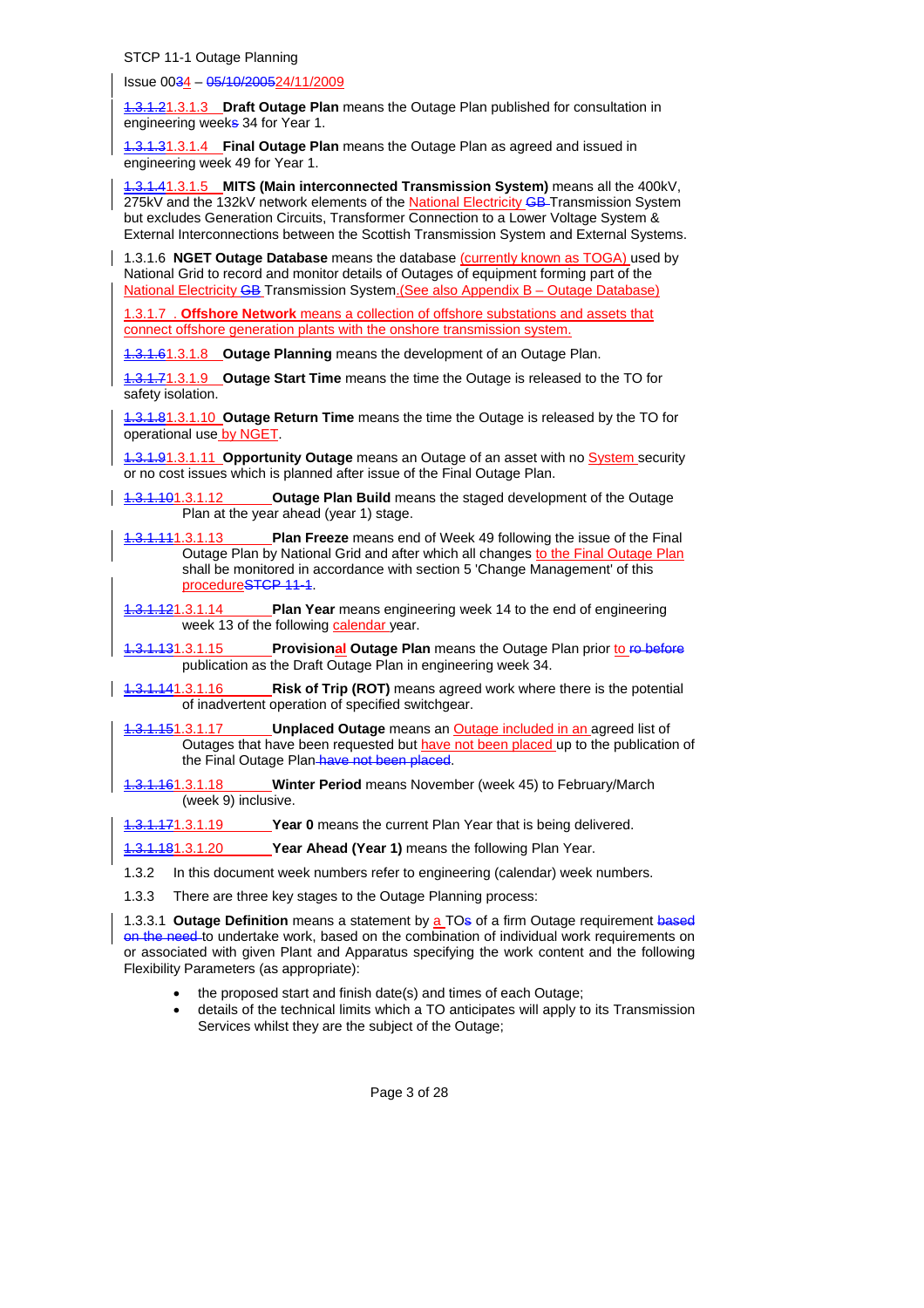#### Issue 0034 – 05/10/200524/11/2009

- if necessary, any information about the associated configuration of any parts of the **National Electricity GB** Transmission System and associated arrangements that may be required in relation to the Outage;
- details from TO of agreed DNO demand transfers as specified in OC1 and/or DNO network connection support to be provided for the duration of the Outage
- information to assist NGET with the efficient sequencing of Outages, including the relationship, if any, between each Outage and any other proposed Outages and/or any known interdependencies **onwith** User Outages;
- an indication of the importance that a TO affixes to each Outage(ie a priority as defined in Appendix C4 of STCP 11-2 Outage Data Exchange);
- details of a TO's flexibility margins in respect of each Outage (e.g. alternative dates, or potential movement of other Outage dates or times); and
- Emergency Return to Service Times associated with each Outage in accordance with Appendix D (including a statement of the steps-actions that would be taken to restore the provision of the relevant associated Transmission Services to their Normal Capability Limits or, where such stepsactions do not restore such Transmission Services to their Normal Capability Limits, the limits that would otherwise apply). If, for any reason, an alternative Emergency Return to Service Time is required, alternative stepsactions may be agreed with NGET.

1.3.3.2 **Outage Placement** means the provision of 'firm' Outage dates by NGET.

1.3.3.3 **Plan Production** means the process of producing all the necessary operational and work plans by each Party to enable the Outage to take place.

> **Formatted:** Normal, Left, Don't keep lines together

**Formatted:** Bullets and Numbering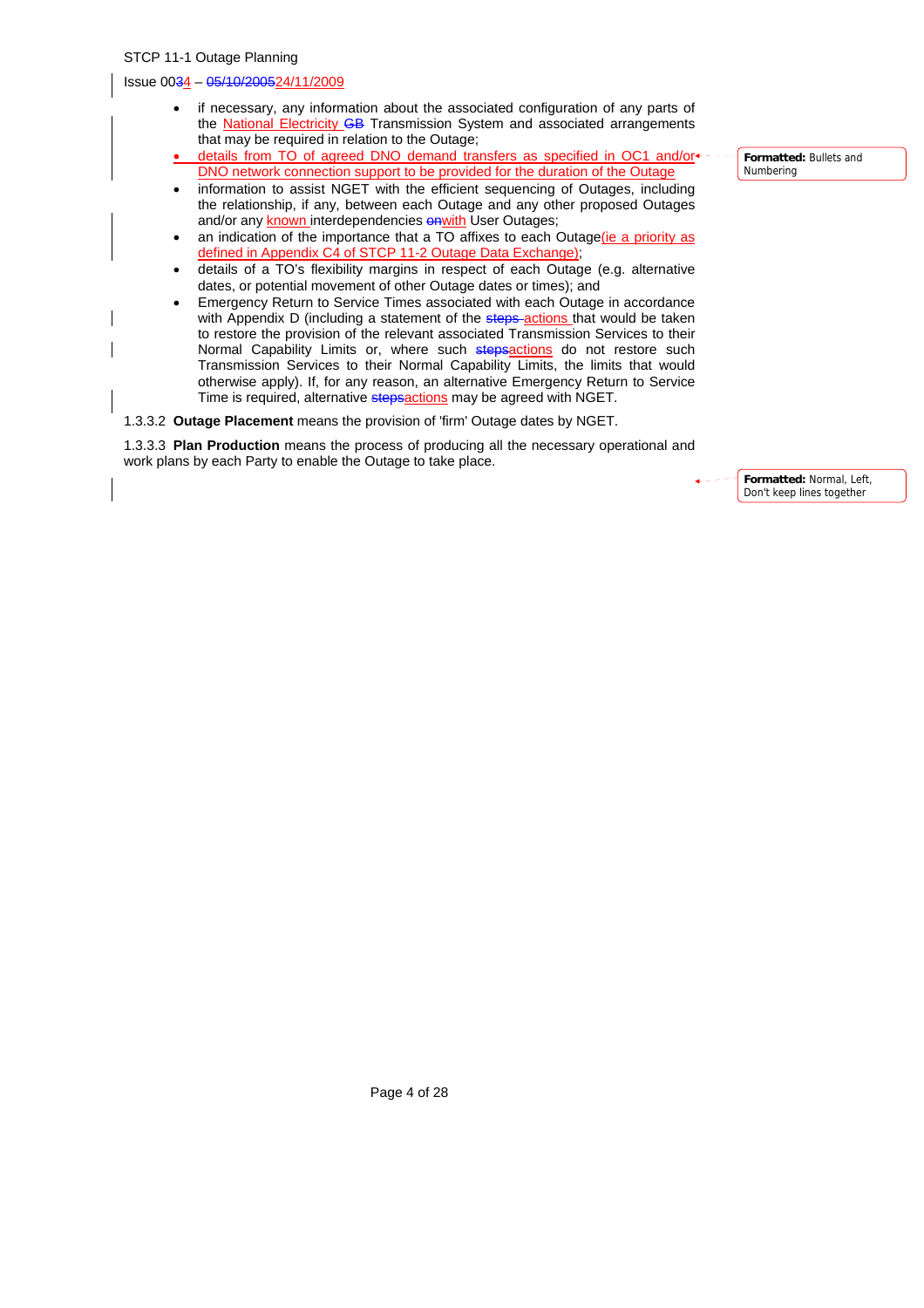Issue 0034 – 05/10/200524/11/2009

#### *1.4 Procedure Overview and Responsibilities*

1.4.1 Sections 1.5 and 1.6 provide an overview of the key responsibilities and requirements of NGET and each TO with respect to the Outage Planning process*.* The detailed Outage Planning process is covered in sections 2 to 6 of this procedure.

## *1.5 TO Role*

1.5.1 Each TO shall provide NGET with Outage Definitions for all Outage Proposals or Outage change requests and assist NGET in co-ordinating and facilitating User Outages and Outages of each other Party.

1.5.2 Each TO shall take account of all relevant information when preparing Outage Definitions to provide an Outage Proposal or Outage change request to NGET. This may include, but is not limited to:

- known User Outages:
- User information, provided to the TO either by Users or by NGET;
- agreed DNO demand transfers as specified in OC1 and/or DNO network+ connection support to facilitate an Outage ; and
- information obtained through discussions with another TO.

1.5.3 Where possible-practicable Outages shall be planned without dependencies on other Outages.

1.5.4 Each TO shall continually monitor the validity of Outage Proposals (including Outage Definitions) and the Outage Plan and promptly notify NGET of any amendments or additional information that could impact on the implementation of an Outage Proposal or the Outage Plan.

1.5.5 Each TO shall notify NGET of changes to Plant and/or Apparatus technical data that could affect the operation of that Plant or Apparatus (including any appropriate Operational Capability Limits).

1.5.6 Each TO shall provide NGET with details of Offshore Network ownership and / or operational changes as soon as reasonably practicable.

## *1.6 NGET Role*

1.6.1 NGET shall build the Outage Plans to the GB Security and Quality of Supply Standards. See also Appendix B – NGET Outage Database (known as TOGA).

1.6.2 Once a prospective offshore network TO have their application approved NGET will associate the new TO with the appropriate offshore substations, assets and parties in the NGET Outage database

1.6.3 NGET will maintain details of offshore network ownership and changes of ownership and / or operational changes within the NGET Outage database.

1.6.4 NGET shall maintain an Outage database of all placed Outages and shall provide each TO with access to the Outage database entries for User Outages (in accordance with STC Schedule 3) and any Outages that are likely to materially affect that TO's Transmission System.

1.6.6.1.5.5 NGET will provide each TO with the means to obtain visibility of any outages that are planned within the Boundary of Influence with adjacent TO networks.

1.6.6 NGET shall determine the final placement of all Outages.

1.6.31.6.7 NGET shall issue the Draft Outage Plan in week 34 each year.

1.6.41.6.8 NGET shall review and update the Draft Outage Plan as necessary, taking into account consideration any Outage change requests received.

**Formatted:** Bullets and Numbering

**Formatted:** Bullets and Numbering

**Formatted:** Bullets and Numbering

**Formatted:** Not Highlight

Page 5 of 28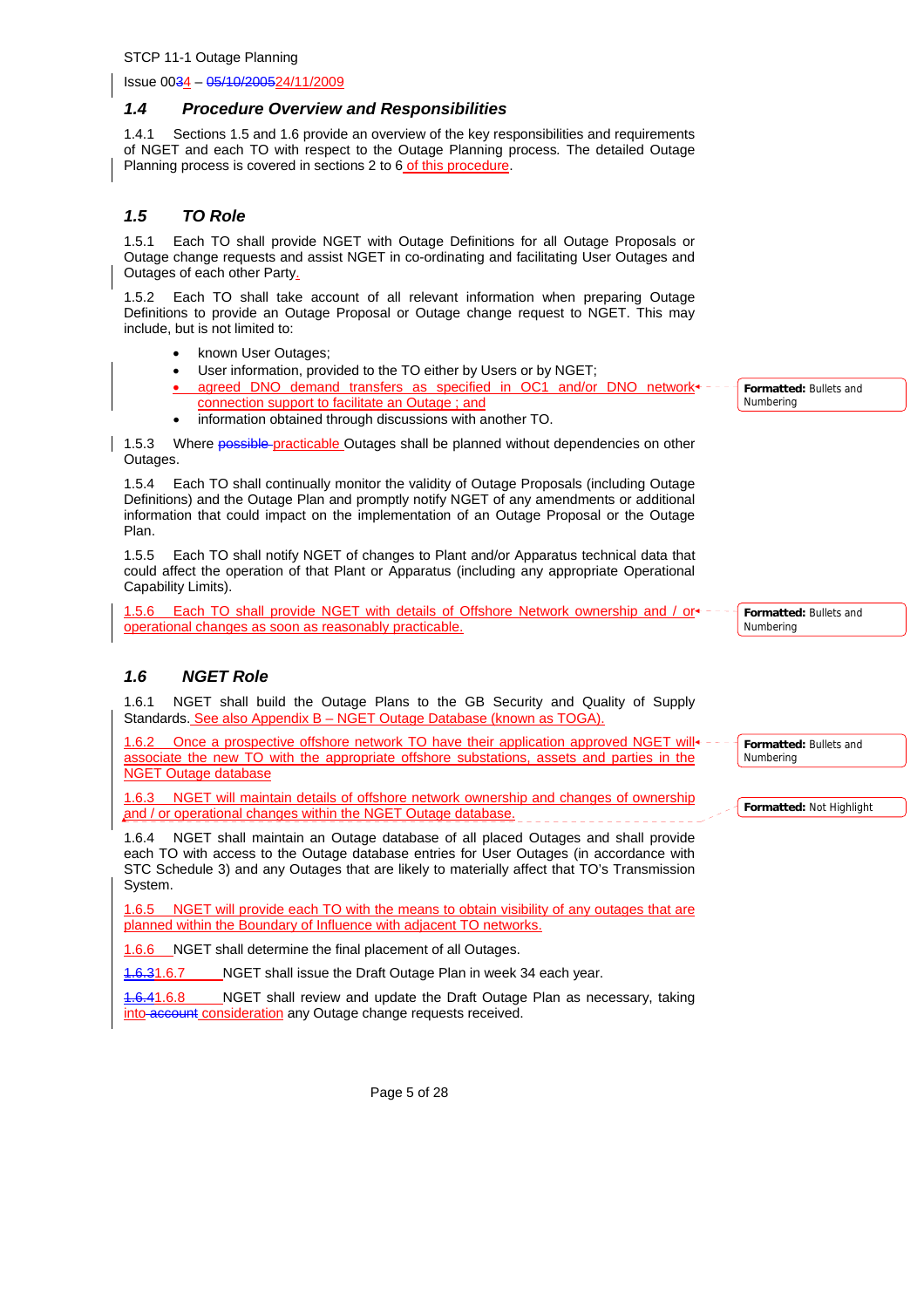#### Issue 0034 – 05/10/200524/11/2009

**1.6.51.6.9** NGET shall issue the Final Outage Plan when completed but in any event no later thant the end of week 49. NGET shall then:

- monitor changes to the Final Outage Plan (following the procedure in Section 5 Change Management );
- assess any proposed Outage change requests to determine the priority and impact of the request; and
- separately record all Service Reductions (if greater than 3 hours duration) and Outages and in the **NGET** Outage database.

1.6.61.6.10 To support the TOs in preparing their Outage Proposals and Outage change requests, NGET shall inform each TO of User Outages (in accordance with STC Schedule 3) and any Outages that, in the opinion of NGET or the TO, are likely to materially effect that TO's Transmission System.

1.6.11 For Outages involving Offshore Network connections into an Onshore Transmission site NGET will perform a co-ordinating role between the Offshore TO and Onshore TO.

1.6.12 For Outages involving Offshore Network connections into a DNO network in England & Wales NGET will perform a co-ordinating role between the Offshore TO, Onshore TO and the DNO.

1.6.13 Where a DNO network in England & Wales acts as the connecting point for an Offshore Network and the DNO makes a Capacity Declaration in respect of any restrictions for designated circuit(s) NGET will carry out a process to determine how the capacity restriction should be apportioned between the Offshore connecting parties and will distribute this information to all affected parties.

**1.6.71.6.14** In discussion with each TO, NGET shall agree and compile operational plans and actions to enable each Outage included in the Outage Plan to be released. NGET shall provide this information to the relevant TO in accordance with sections 2 to  $6$  of this procedure.

4.6.81.6.15 During an Outage, NGET shall identify the need for the Eemergency Rreturn Tto sService (ERTS) of an Outage within the provisions of the Outage Definition. This shall include specifying and agreeing the operational requirements in the event that full asset availability, including full Protection and control facilities cannot be achieved due to the urgency of the return to service agreed in the Outage Definition. (See Appendix D - Emergency Return to Service).

## **2 Outage Planning**

#### *2.1 Principles and Overview*

The Outage planning process covers identification of Outage requirements for up to six years ahead (for complex schemes and National Electricity GB Transmission System reinforcement) to the handover of the plan at day ahead into the Control Phase.

2.1.2 Production of the Outage Plan (as described in section 4) shall include the production of detailed operational and work plans to enable each individual Outage to take place.

2.1.3 NGET and each TO shall seek to resolve any Outage placement conflicts through collaboration with **each other and** any relevant  $p$ **Party.** 

## **3 Outage Planning Procedure for Year 2 to 6 and Outage Plan Build at Year Ahead (Year 1)**

#### *3.1 Year 2 and Beyond*

3.1.1 At any time during years 2 to 6 any Party can initiate discussions with another Party regarding Outages as and when they become known.

**Formatted:** Bullets and Numbering

Page 6 of 28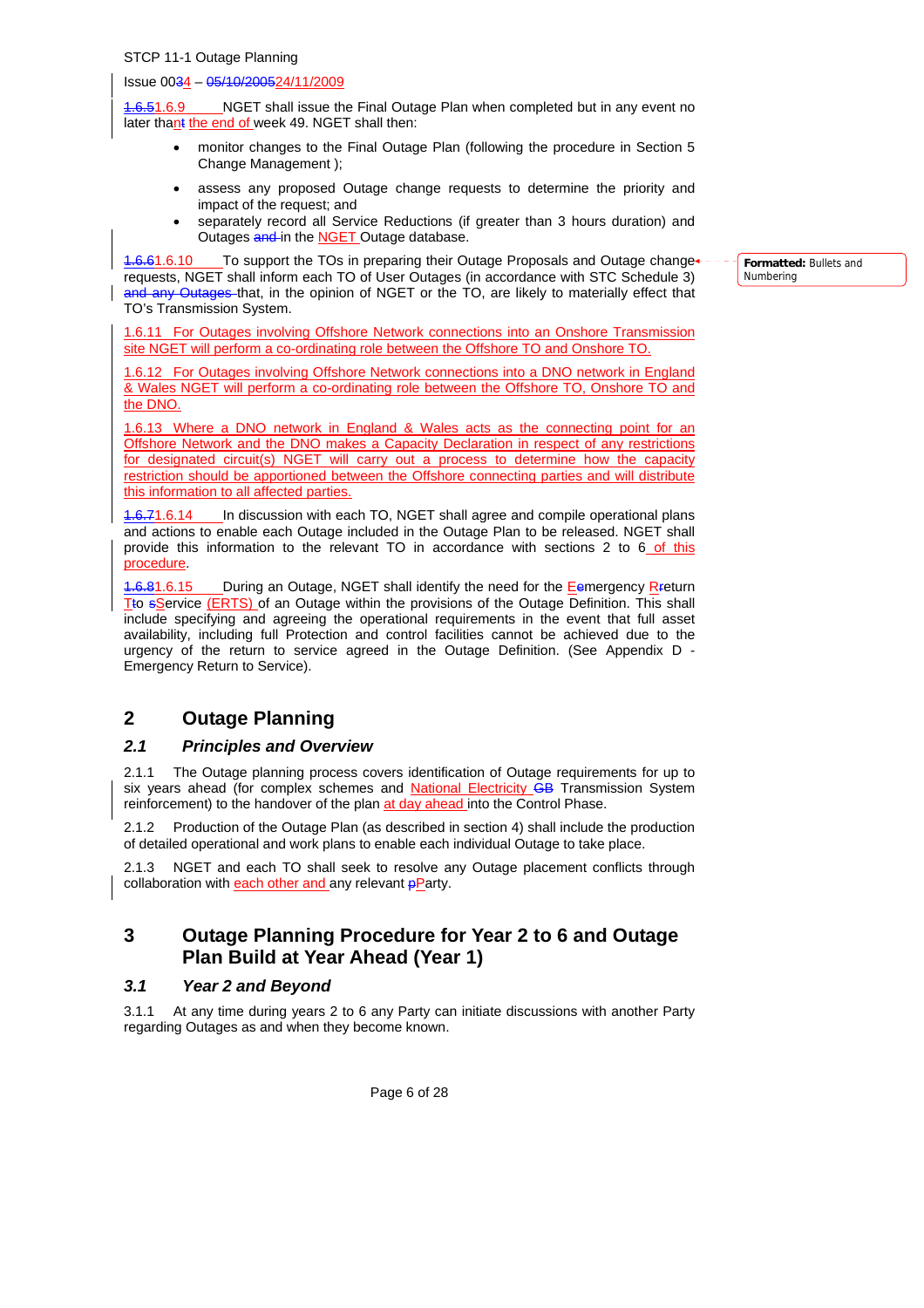Issue 0034 – 05/10/200524/11/2009

3.1.2 When a TO has indicative dates for Outage Proposals, that TO shall propose such dates to NGET and update their Outage Proposal accordingly. NGET shall then update the NGET Outage database as appropriate.

3.1.3 If and when NGET determines that an Outage Proposal is not viable, NGET shall discuss the alternatives with the relevant TO(s).

3.1.4 In week 6 each year the Outage Plan for Year 2 shall become the Provisional Outage Plan for Year 1 and each Outage Plan beyond Year 2 to Year 6 will similarly be rolled forward and a new Year 6 Plan will be started.

## *3.2 Outage Plan Build at Year Ahead (Year 1)*

3.2.1 Overview

3.2.1.1 The objective of Outage Plan Build is to construct a Provisional Outage Plan that provides each TO with access to their Transmission System for that Plan Year.

3.2.1.2 The development of the Provisional Outage Plan is an iterative process requiring frequent NGET and TO liaison. Each TO shall review the Provisional Outage Plan on an ongoing basis and provide NGET with details of Outage Definitions in respect of Outage Proposals or Outage change requests as they become known to that TO, taking account of known or advised User Outages.

3.2.1.3 NGET shall notify each TO of User Outages (in accordance with STC Schedule 3) and any Outages on or that are likely to materially affect that TO's Transmission System as they become known.

3.2.1.4 For Outages involving Offshore Network connections into an Onshore Transmission+ site NGET will perform a co-ordinating role between the Offshore TO and Onshore TO

3.2.1.5 For Outages involving Offshore Network connections into a DNO network in England & Wales NGET will perform a co-ordinating role between the Offshore TO, Onshore TO and the DNO

3.2.1.6 Where a DNO network in England & Wales acts as the connecting point for an Offshore Network and the DNO makes a Capacity Declaration in respect of any restrictions for designated circuit(s) NGET will carry out a process to determine how the capacity restriction should be apportioned between the Offshore connecting parties and will distribute this information to all affected parties.

3.2.1.43.2.1.7 The timetable to be followed during the Year Ahead is described below.

3.2.2 Outage Placement (week 6-34)

3.2.2.1 Week 6 - Provisional Outage Plan additions and changes

- The TO shall review the Provisional Outage Plan and provide NGET with Outage Proposals (including Outage Definitions) for all known construction and maintenance work in the Provisional Outage Plan in an agreed format. Outages that are essential to meet construction programmes, third party works or for the integrity of a TO's Transmission System shall be tagged appropriately.
- Each TO shall also provide NGET with any Outage change requests and additions to the Provisional Outage Plan as they become known.

3.2.2.2 Week 7 to 28 - Development of the Provisional Outage Plan

- Each TO shall also provide NGET with any Outage change requests and  $\star$ deletions from or additions to the Provisional Outage Plan as they become known.
- NGET shall continue to refine the Provisional Outage Plan in discussion with the TOs. This may include placing TO Outages that were not taken or completed in the previous outage year

**Formatted:** Bullets and **Numbering** 

**Formatted:** Bullets and Numbering

Page 7 of 28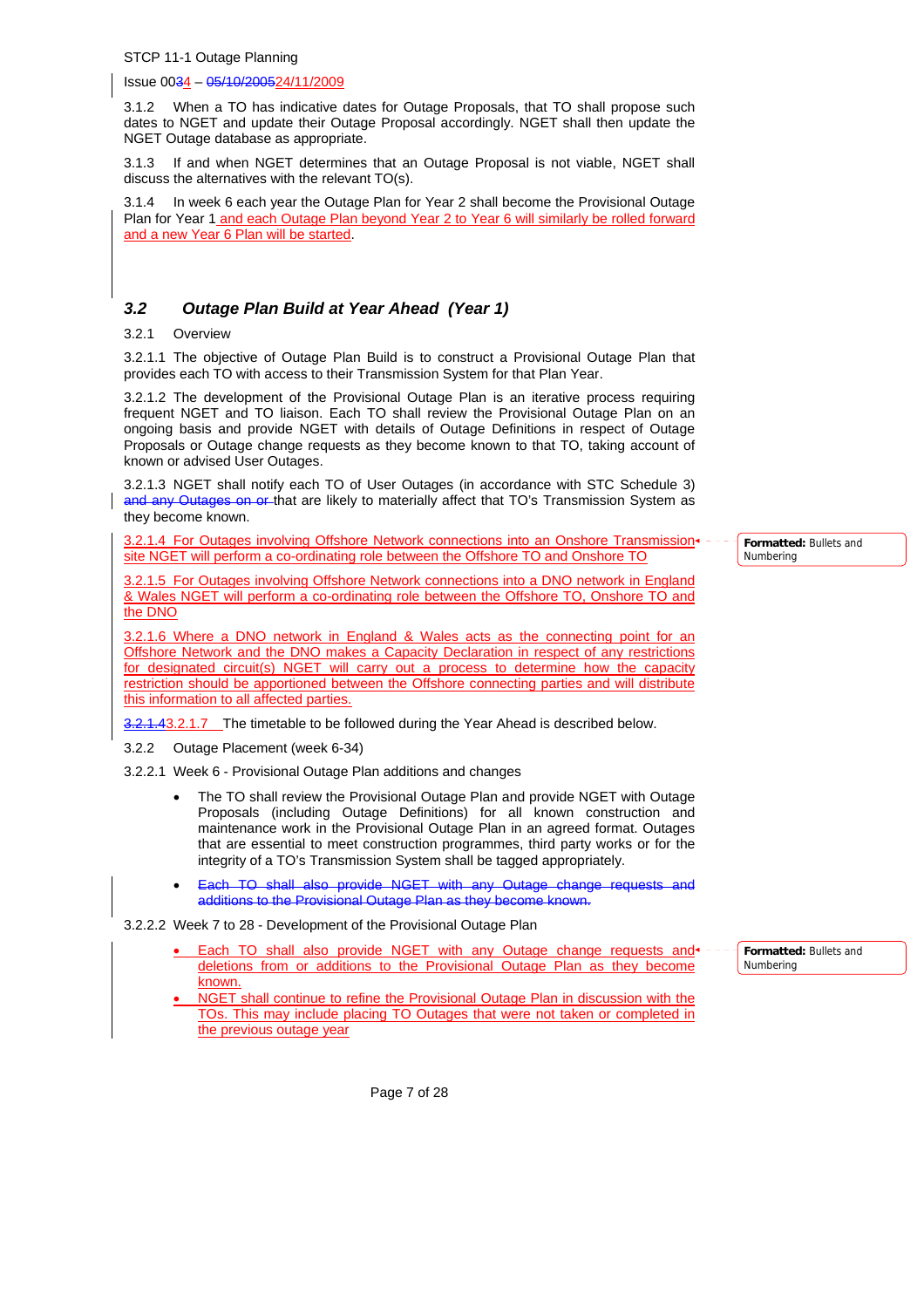#### Issue 0034 – 05/10/200524/11/2009

- In providing Outage Definitions in respect of Outage Proposals or Outage change requests, TOs should prioritise Core Outages.
- NGET shall continue to build the Provisional Outage Plan based on the information provided by the TOs. Where Outage conflicts occur, NGET shall discuss the viability of the proposed Outages with the relevant TO(s) and suggestions for alternative Outages.
- Each TO shall provide NGET with changes to Outage Proposals as they become known.
- NGET shall update the **NGET** Outage database with any changes to User Outages. Any User Outages (in accordance with Outages that are likely to materially affect athat TOs Transmission System, shall be made available to that TO in accordance with STC Schedule 3.
- Each TO shall provide its final Outage Proposals for Year 1 by the end of before week 28 each year
- A<sup>t</sup>By the end of week 28, the Provisional Outage Plan shall be provided to each TO in writing if required by that TO.

3.2.2.3 Week 29 to 33 – Further Development of the Provisional Outage Plan

- NGET shall continue to develop the Provisional Outage Plan.
- NGET shall arrange a tripartite meeting with the Onshore TOs (which may include use of video-conference or teleconference) to consider Provisional Outage Plan issues that relate to Outages affecting the both TO Onshore Transmission Systems and any outstanding Outage placement issues that affect both Onshore TOs.
- NGET shall arrange a bilateral meeting with each TO (which may include use of video-conference or teleconference) to discuss those elements of the Provisional Outage Plan that affect that TO alone.

#### 3.2.2.4 Week 34 - NGET publishes the Draft Outage Plan

- Following any changes to the Provisional Outage Plan subsequent to the meetings with each TO NGET shall publish the Draft Outage Plan.
- 3.2.3 Plan Optimisation (week 35-48)
- 3.2.3.1 General
	- NGET and each TO shall continue to review the Draft Outage Plan. Final Outage placements shall be completed by week 49 at year ahead. Outages shall be identified in accordance with Appendix C - Plan Firmness.
	- Where a DNO network in England & Wales acts as the connecting point for an Offshore Network and the DNO makes a Capacity Declaration in respect of any restrictions for designated circuit(s) NGET will carry out a process to determine how the capacity restriction should be apportioned between the offshore connecting parties and will distribute this information to all affected parties
- 3.2.3.2 Week 35-39 Development of the Draft Outage Plan
	- NGET shall refine the Draft Outage Plan in conjunction with each TO and any relevant Users, taking account of comments received.
	- Outages represented must include both outages within a TO's network, and all outages within the boundary of influence for that TO
	- By the end of week 39 each TO shall advise NGET of any remaining Outage requests. Although forming part of the Draft Outage Plan, some of these remaining Outages may not be placed. Outages with no firm date agreed shall be assessed and placed during Year 0 where possible practicable.

3.2.3.3 Week 40-48 – Further development of the Draft Outage Plan

**Formatted:** Bullets and Numbering

**Formatted:** Bullets and Numbering

Page 8 of 28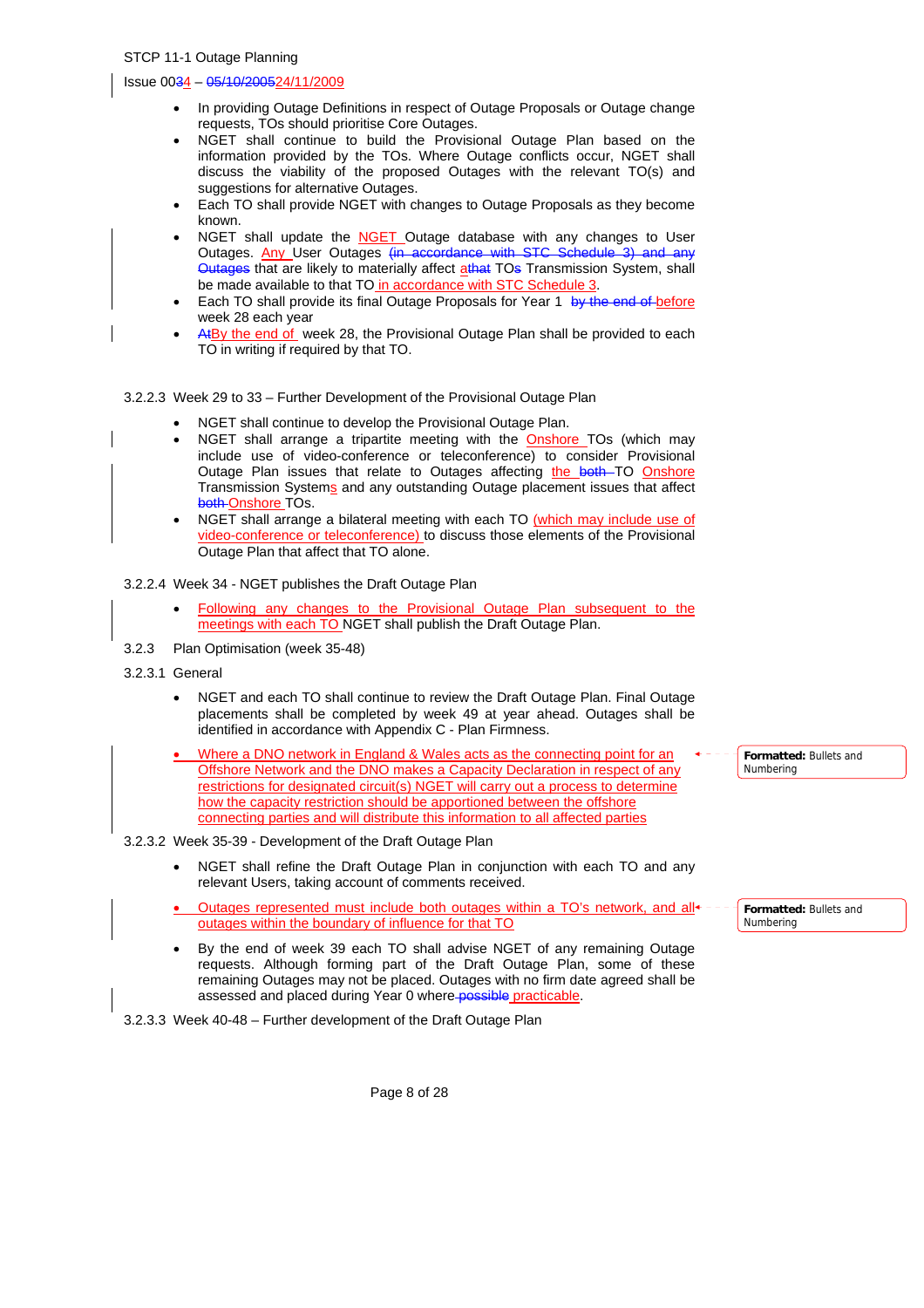Issue 0034 – 05/10/200524/11/2009

3.2.3.4 NGET shall continue to refine the Draft Outage Plan in discussion with the TOs. This may include placing TO Outages that were not taken or completed in Year 0.

3.2.4 Plan Freeze (week 49)

3.2.4.1 At the end of week 49 NGET shall publish the Final Outage Plan.

3.2.4.2 Following publication of the Final Outage Plan, all changes (including placement of Unplaced Outages) shall be monitored in accordance with section 5 (Change Management).

3.2.5 Final Outage Plan Handover (weeks 3 and 4 in following calendar year)

3.2.5.1 The increased number of Transmission Owners following the introduction of Offshore-Networks means that the Final outage Plan handover will continue to take place primarily in week 3 but may be extended into week 4 depending on workload and available resource.

3.2.5.13.2.5.2 When the Final Outage Plan is handed over to the current year (week 3) any Outages that have been agreed but cannot be placed shall either:

- have been moved out of the relevant Outage database year following a risk assessment; or
- left in the Outage database pending an Opportunity Outage placement by agreement between NGET and the relevant TO.

3.2.5.23.2.5.3 Opportunity Outages shall be identifiable in the Outage database

 $2.5.33.2.5.4$  Weeks 3 and 4 (in following calendar year)

• NGET shall arrange meetings (including by videoconference or teleconference) between NGET and each TO by the end of during weeks 3 and 4 as workload permits to "hand over" the Final Outage Plan to the eCurrent yYear. The Plan Year shall then become Year 0 and the Year 2 Provisional Outage Plan prepared for handover (to Year 1) in week 6 to continue the cycle.

# **4 Procedure for Implementing The Plan (Current Year)**

## *4.1 Overview*

4.1.1 During the current year NGET shall refine, optimise and update the Outage Plan to accommodate essential changes, additional work and previously Unplaced Outages, taking into account Service Reductions and generation profile changes. NGET shall use reasonable endeavours to have dates for all Unplaced Outages, Opportunity Outages or Outage change requests agreed by four weeks in advance of the Outage start date. The TO shall use reasonable endeavours to have in place firm work plans

4.1.2 The TO shall use reasonable endeavours to have in place work plans. The aim of all+ Parties shall be to minimise changes to the plan at less than 4 weeks ahead of Outage start date.

 $+1.34.1.2$  A key objective in delivering a firm Outage Plan is to minimise the number of Outage changes. Outage changes mayshould be discussed at System aAccess meetings as outlined in section 4.3.2 to seek performance improvements. The aim of all Parties shall be to minimise changes to the Outage Plan at less than 4 weeks ahead of Outage start date.

4.1.44.1.3 Outage change requests shall be undertaken in accordance with section  $5^*$ (Change Management).

## *4.2 Current Year (Year 0)*

4.2.1 When considering any changes that impact on the Outage Plan, each TO shall use User-information, provided by Users or NGET (in accordance with STC Schedule 3) and liaise with  $t$ <sub>he</sub>-other TO<sub>S</sub> and NGET as required.

Page 9 of 28

**Formatted:** Bullets and Numbering

**Formatted:** Bullets and Numbering

**Formatted:** Bullets and Numbering

**Formatted:** Bullets and Numbering

**Formatted:** Bullets and Numbering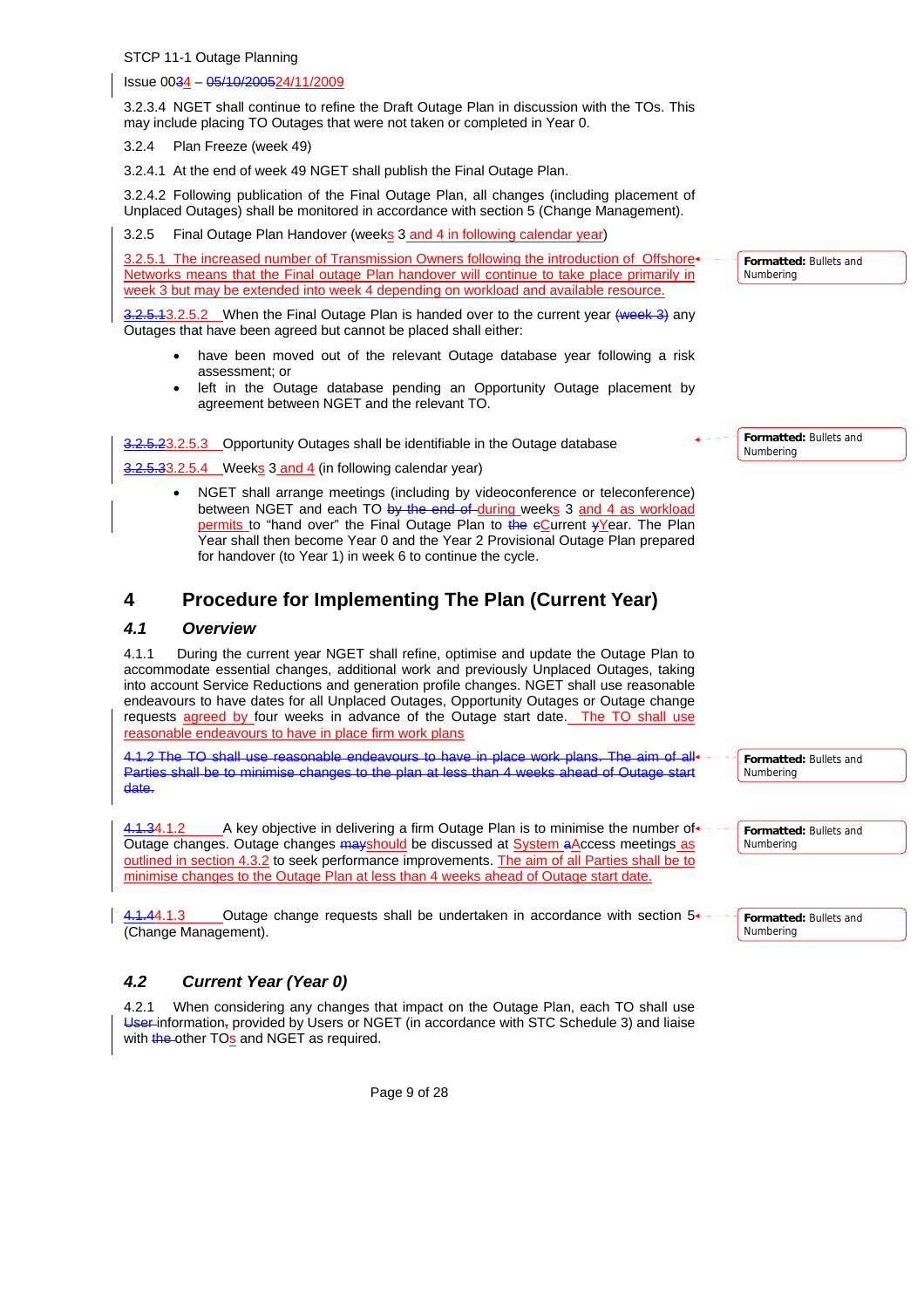Issue 0034 – 05/10/200524/11/2009

4.2.2 Opportunity Outages may be accommodated by NGET at short notice within the current year.

4.2.3 NGET shall make the Outage Plan available to the TOs in respect of their Licenced area in writteningor electronic format asif requested by the TO.

4.2.4 NGET shall prepare operational notes for Onshore TOs (in accordance with Appendix E) for each week in the current year. These shall include, but shall not be limited to :

- agreements with each TO and Users on the placement of Outages affecting themthat TO
- details of actions required to ensure the **National ElectricityGB** Transmission System is operated within the **NETSGB** Security and Quality of Supply Standards; and
- details of changes to the National ElectricityGB- Transmission System standard substation running arrangements required to deliver the Outage Plan.

4.2.5 Each TO shall prepare work plans to ensure resources and contracts etc are in place to deliver the Outages.

4.2.6 Outages represented on all TOGA reports must include both outages with a TO's network, and all outages within the boundary of influence for that TO.

4.2.7 For Outages involving Offshore Network connections into an Onshore Transmission site NGET will perform a co-ordinating role between the Offshore TO and Onshore TO

4.2.8 For Outages involving Offshore Network connections into a DNO network in England & Wales NGET will perform a co-ordinating role between the Offshore TO, Onshore TO and the DNO

4.2.9 Where a DNO network in England & Wales acts as the connecting point for an Offshore Network and the DNO makes a Capacity Declaration in respect of any restrictions for designated circuit(s) NGET will carry out a process to determine how the capacity restriction should be apportioned between the Offshore connecting parties and will distribute this information to all affected parties.

4.2.10 When it receives a DNO Capacity Declarations NGET will carry out a process to determine how the capacity restriction should be apportioned between the various connecting parties where multiple generators are connected via a single connection.

4.2.11 Where a Network restriction exists in a TO's network, due to a customer choice connection, NGET can also declare a Capacity Declaration to one or more connecting parties using the same process as above.

## *4.3 Optimisation Phase (the period down to 4 weeks ahead)*

4.3.1 TOs may choose to receive relevant 4 week ahead rolling Outage information in writtening or electronic format in addition to, or instead of, direct access to the TOGA Outage database.

#### **4.3.2 System Access Meetings**

4.3.2.1 The TOs and NGET shall agree a programme of Transmission System access meetings to look at the Year 0 Outage Plan in the period 4 to 16 weeks ahead.

4.3.2.2 It is anticipated that Transmission System access meetings shall take place every 4 to 5 weeks and may take the form of telephone, videoconference or 'face to face' meetings. However, the format, timing and venue of the meetings shall be as agreed by all Parties in advance. For locational meetings tThe venue may be rotated between main company locations as convenient to attendees.

**Formatted:** Bullets and Numbering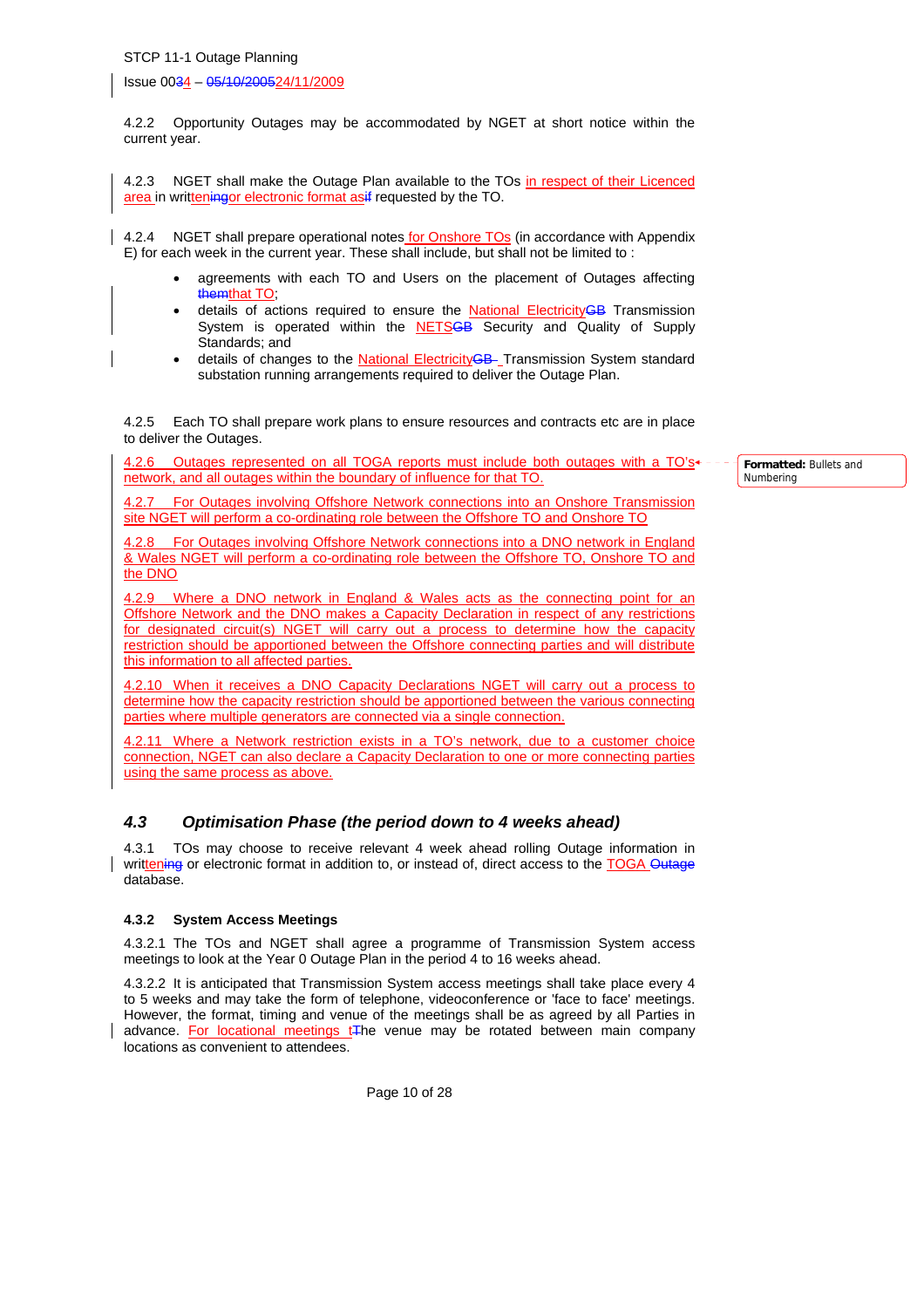#### Issue 0034 – 05/10/200524/11/2009

4.3.2.3 The aim of these meetings shall include:-

- 1. Noting any Opportunity Outages or Unplaced Outages that could be placed in the review period.
- 2. Consideration of Outage change requests for the period 4 to 16 weeks ahead (Outage change requests are to be made as soon as practicablepossible) and review of Outage change requests proposed in the previous 4 to 5 weeks.
- 3. Resolution of new or outstanding Outage conflict issues.
- 4. Consideration of risks to the implementation of an Outage or associated with an Outage recorded in TOGA. (See Appendix B – NGET Outage Database (known as TOGA).
- 5. Agreement of any special-operational requirements which are needed to facilitate an Outage, (e.g.: additional security studies, Emergency Return to Service Time profiles, temporary Protection settings, local switching or switching restrictions, demand transfers etc.) and which interact with a TO's assets or resources.
- 6. Facilitating individual Outage and working plans to be produced in a timely manner with sufficient detail to enable all Outages to become "firm" prior to the rolling 4 week ahead delivery phase.
- 7. Provision of data for commissioning/testing of plant or equipment in the review period.
- 8. Consideration of any Outages that are likely to materially affect a TO's Transmission System including Outages in the Boundary of Influence of that TO and User Outages (in accordance with STC Schedule 3).

4.3.2.4 The focus of discussions at these meetings shall be the period 4-16 weeks ahead (change requests to be made as soon as practicablepossible) to allow time to address issues in a timely manner. Outages shall be reviewed in detail for the 8-16 week ahead period, so that necessary actions can be identified and resolved.

4.3.2.5 In terms of interfacing with the Users the interface responsibilities shall be:

- NGET shall liaise with Users on Outage placement and operational arrangements; and
- each TO shall provide identified resource requirements at interface sites.

4.3.2.54.3.2.6 Outages involving commissioning or decommissioning requirements shall be  $\leftarrow$ agreed between each TO and NGET as part of operational plans in accordance with the requirements of STCP 19-4 Commissioning / Decommissioning **Formatted:** Bullets and Numbering **Formatted:** Not Highlight

## *4.4 Delivery phase (0-3 weeks ahead)*

4.4.1 In the delivery phase NGET and each TO shall work together to implement each Outage. To minimise disruption to the existing programme and resources Outage changes in this period shall be limited to essential changes or Opportunity Outages. $\frac{1}{2}$  to minimise disruption to the existing programme and re

4.4.2 Each TO shall advise NGET of any changes to Outage Definitions or other factors that could affect an Outage.

4.4.3 As part of this process NGET shall advise each TO of any changes to operational arrangements to facilitate an Outage. Agreements for special operational actions including Emergency Return to Service Time, demand and generator intertrip requirements and demand transfers shall be confirmed by NGET with the provider (i.e. TO or User) as appropriate. Any resource requirement for local switching shall be confirmed between each TO and NGET as part of the Outage Planning process.

Page 11 of 28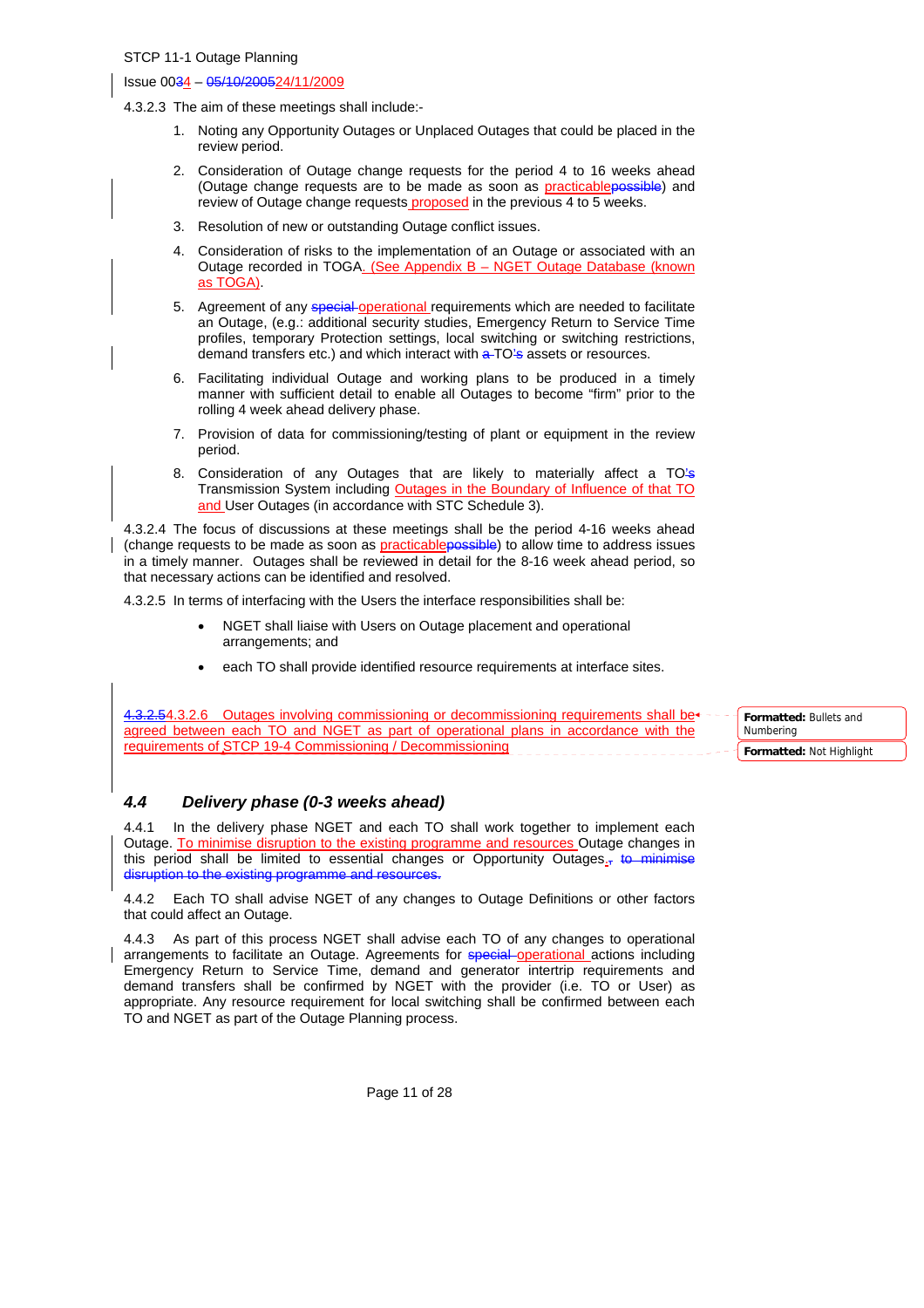#### Issue 0034 – 05/10/200524/11/2009

4.4.4 Commissioning requirements shall be finalised, agreed and circulated between each TO and NGET as part of operational plans in accordance with the requirements of STCP 19-4 Commissioning / Decommissioning.

4.4.5 Non-standard running arrangements for interface sites that have been agreed and exchanged by NGET and Users as part of the planning process and copies provided to each relevant TO (in accordance with STC Schedule 3).

4.4.6 Any Service Reductions (if greater than 3 hours duration) or new Outages shall be separately recorded in the NGET Outage database and shall be taken into account in formulating the Outage Plan and operational notes.

4.4.7 By 1600 each Friday at the 2 weeks ahead stage:

4.4.7.1 NGET shall provide to each Onshore TO the provisional 2 week ahead operational notes in a form agreed with and acceptable to NGET to each TO as appropriate for comment by 1600 each Tuesday of the following week.

4.4.7.2 NGET shall provide to each Offshore TO

4.4.8 By 1600 each Thursday:

4.4.8.1 NGET shall provide to each TO a copy of the Outage Plan covering the 4 weeks ahead period. This may be in writing or by electronic file transfer, as agreed with that TO.

Outages represented on all TOGA reports must include both outages within a TO network, and all outages within the Boundary of Influence for that TO

4.4.8.3 By 1600 each Friday at the week ahead stage:

4.4.8.3.1 NGET shall provide to each Onshore TO final operational notes in a form agreed with and acceptable to NGET containing details of all significant Outages and associated specialoperational actions. The operational notes shall be based on the most recent System analytical studies and shall be provided to each TO for Outages of, or which are likely to materially affect, that TO's Transmission System and any relevant User Outages (in accordance with STC Schedule 3). NGET shall notify the relevant Onshore TO of any

subsequent changes to the operational notes.

4.4.8.3.2 NGET shall provide to each Offshore TO

4.4.104.4.9 On a daily basis in the current week:

4.4.9.1 NGET shall review the day ahead National Electricity GB Transmission System security and applicable operational notes. NGET shall use all reasonable endeavours to issue the day ahead Outage Plan to each the TO and NGET Control Phase by 1600hrs. In order to allow for the timely completion of the process any changes relevant to the following day received after 15:30hrs shall normally be referred to NGET Control Phase for consideration (see section 4.5).

## *4.5 Control Phase*

4.5.1 STCP 1-1 Operational Switching should be followed after the handover of the Outage Plan from planning to the Control Phase.

## **5 Change Management**

#### *5.1 Objectives*

5.1.1 In order to maintain a stable Outage Plan that gives optimum National ElectricityGB Transmission System access and facilitates delivery of priority work it is essential that any changes to the plan are controlled and risk assessed.

5.1.2 The change management process shall ensure that all change requests after Plan Freeze at week 49 are monitored and the process and results are auditable.

**Formatted:** Bullets and Numbering

**Formatted:** Bullets and Numbering

**Formatted:** Not Highlight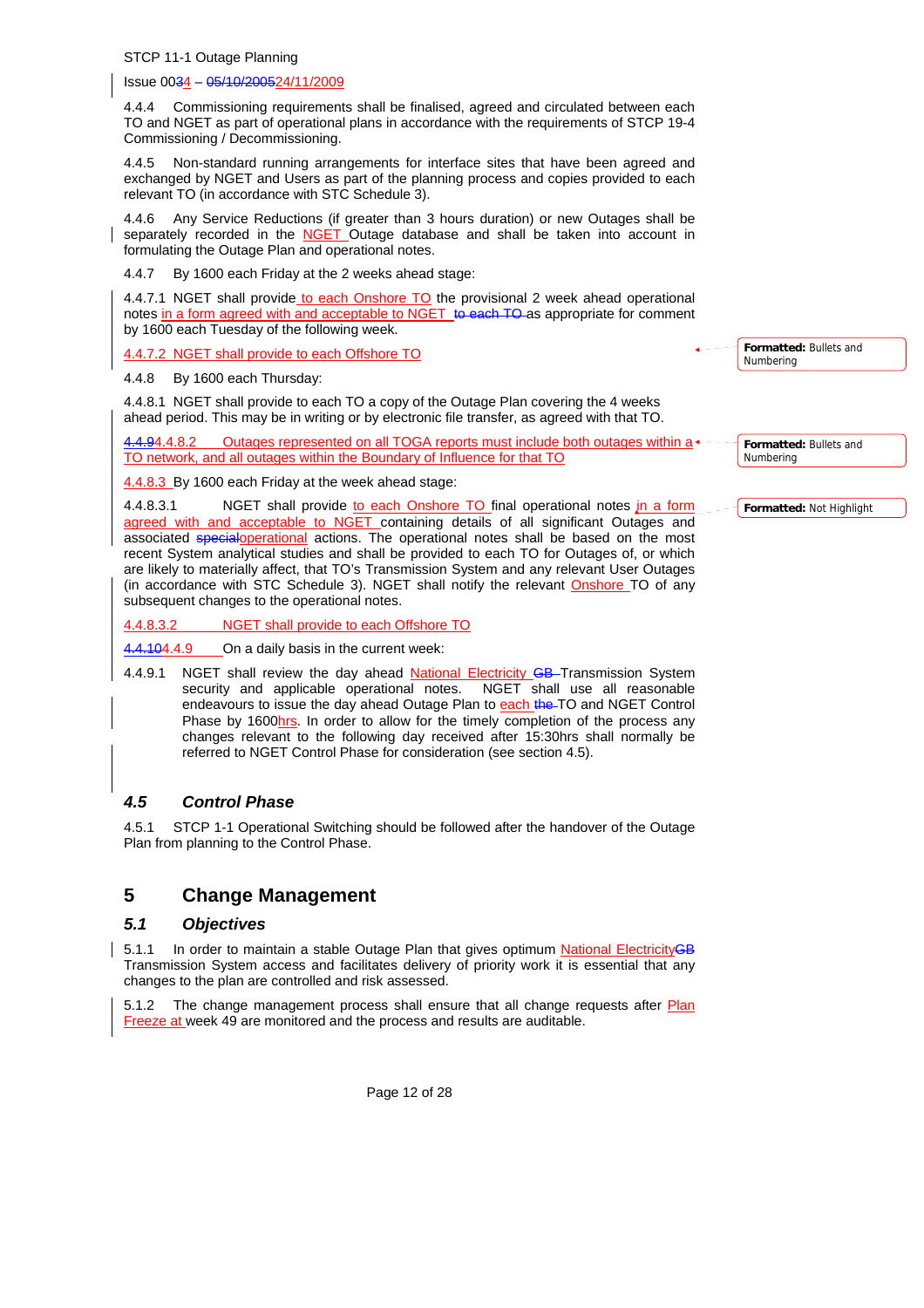Issue 0034 – 05/10/200524/11/2009

5.1.3 The change management process shall be followed for any change to an Outage Definition following issue of the Final Outage Plan.

5.1.4 Change requests shall be given due consideration by all the affected Parties. Making changes to the Outage Plan may be iterative to ensure essential work can be added to the plan and less essential work moved or deleted from the plan where resource limits are infringed*.*

5.1.5 NGET and the TO shall respond to all change requests as soon as reasonably practicable and taking account of the time remaining from the change request date to the Outage start or date of change.

## *5.2 Change Categories*

5.2.1 Changes to the Outage Plan shall be categorised. Change monitoring codes for use in the register within the Outage database shall be agreed between NGET and the TOs and are contained in STCP 11-2 Outage Data Exchange.

*5.3 Process* 

5.3.1 Each Party shall keep the Outage Plan under continuous review at all times (including up to the end of an Outage) and as soon as a Party becomes aware that a change is required to such Outage Plan, that Party shall:

- if  $i$ t is a TO, request a change to the Outage Plan to NGET including  $-i$  with such Outage change request - a brief description of the reason(s) for the change; or
- if  $#$  is NGET, notify each affected TO that NGET itself requests or another TO or a User has requested (as appropriate) - a change to the Outage Plan to the extent that it considers that such change affects Outages Transmission System, or which, areis likely to materially affect that TO's Transmission System;, or User Outages (in accordance with STC Schedule 3), with including a brief description of the reason(s) for the change.

5.3.2 A change request may be made or provided verbally where it is necessary and expedient to do so, provided that such a change request or notice is confirmed in writing as soon as reasonably practicable by the Party making it the change request.

5.3.3 Any change request for a new Outage made pursuant to paragraph 5.3.1 shall include, to the extent reasonably practicable, an Outage Definition as described in 1.3.3.1.

5.3.4 NGET shall maintain a register within the NGET Outage database, which records in relation to any change which is made to the Outage Plan after week 49:. This shall include:

- a description of the change, including (where appropriate) the date(s) and times specified for an Outage in the Outage Plan both immediately prior to the time of the change and as changed;
- the identity of the Party which proposed or requested the Outage change;
- a brief description of the reason for the Outage change;

5.3.5 Where possible, any conflicts that arise shall be resolved through a collaborative process. NGET shall discuss alternatives with the relevant TO(s) so that the optimal decision can be taken. This process may vary significantly dependant on the specifics of each situation.

## **6 Additional Considerations**

## *6.1 Cross Boundary Outages*

6.1.1 Cross boundary Outages between TO:TO and TO:NGET shall be duplicated in the Outage Plan, although the Party with the majority of work shall take the lead in proposing the Outage (following liaison). The secondtwo Outages shall be linked in the Outage database.

*6.2 Boundary of Influence*

**Formatted:** Bullets and Numbering

Page 13 of 28

**Formatted:** Not Highlight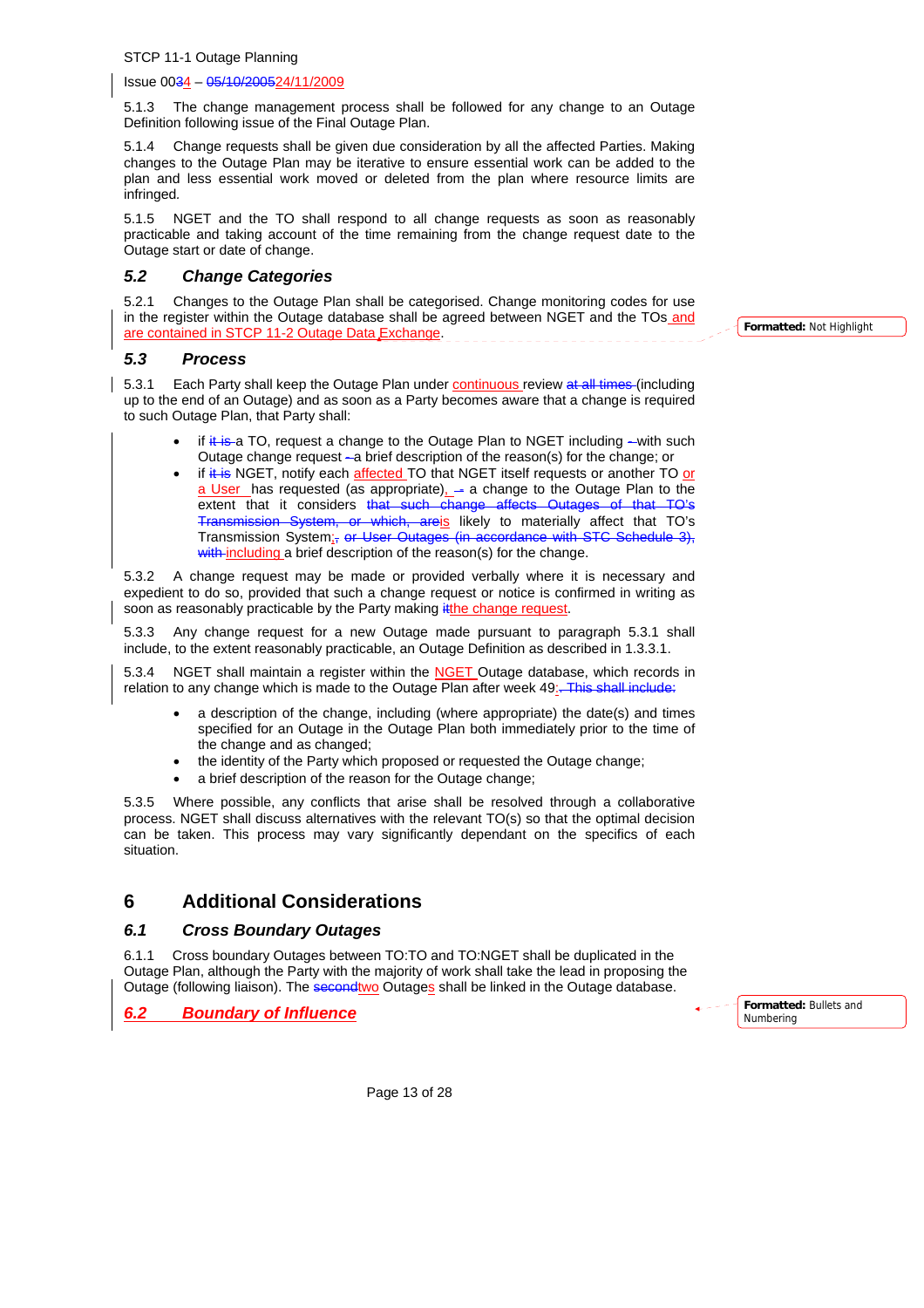Issue 0034 – 05/10/200524/11/2009

6.2.1 A Boundary of Influence circuit created for example for 'TO1' on assets owned by 'TO2' is not automatically created or linked in reverse for 'TO2' on assets owned by 'TO1 and so these also need to be created in the TOGA database.

## *6.3 DNO Capacity Declaration*

6.3.1 A Capacity Declaration by the DNO shall be in the form of Basic Outage of type Capacity in the TOGA database. These may be submitted by a DNO or NGET. When it receives a DNO Capacity Declaration NGET will carry out a process to determine how the capacity restriction should be apportioned between the various connecting parties

## *6.26.4 Winter Emergency Return to Service Time of 24hrs or greater*

6.2 The types of faults on the National ElectricityGB Transmission System in winter tend to have a greater potential for longer repair times and there is a greater potential for circuits to be recalled to secure the Transmission System against severe weather conditions. All Outages placed in the Winter Period that have an Emergency Return to Service Time greater than 24 hours must be pre-approved by both NGET and the relevant TO. (See Appendix D - Emergency Return to Service).

## *6.5 Changes in Network Ownership*

- 6.5.1 It is expected that over time the ownership and/or control responsibilities of the offshore networks may change , leading to different TO's being associated to the offshore substations and assets.
- 6.5.2 The TOGA database has been designed to allow the replacement of the current TO of an offshore network with a new TO
- 6.5.3 The past/present ownership / control responsibilities of an asset will be recorded with the details of the start date and end date of the past and start date of the present ownership / control responsibility of the asset
- 6.5.4 The integrity of all outage requests, reports etc over any period of change will be maintained within the database such that after the changeover date
	- the new Offshore TO will be able to see all past outage information for that network
	- the previous Offshore TO will not be able to see any information for that network
- 6.5.5 Until the changeover date
	- the previous Offshore TO will still be able to submit outage requests even if they are for a period after the changeover
	- the new Offshore TO will not be able to see not see any outages associated to the network

## *6.36.6 Managing Third Party Access*

3.16.6.1 Third parties (excluding Users) may also require "access" to the Transmission System. Typical access requirements fall into the following categories:

- elearance proximity Outages whilst for work on plant or equipment is moved near live overhead lines;
- earthwire work associated with fibre optic links (e.g. Thus, EnergisTO telecoms supplier);
- tower access for installation/work on cellular phone aerials;
- requirement to temporarily or permanently move equipment to accommodate roads and buildings or movement of equipment; or
- Equipment at interface sites to allow work on Users' assets e.g. Busbar disconnectors.

| $ -$ <b>Formatted:</b> Bullets and<br>Numbering |
|-------------------------------------------------|
| -- Formatted: Highlight                         |

Page 14 of 28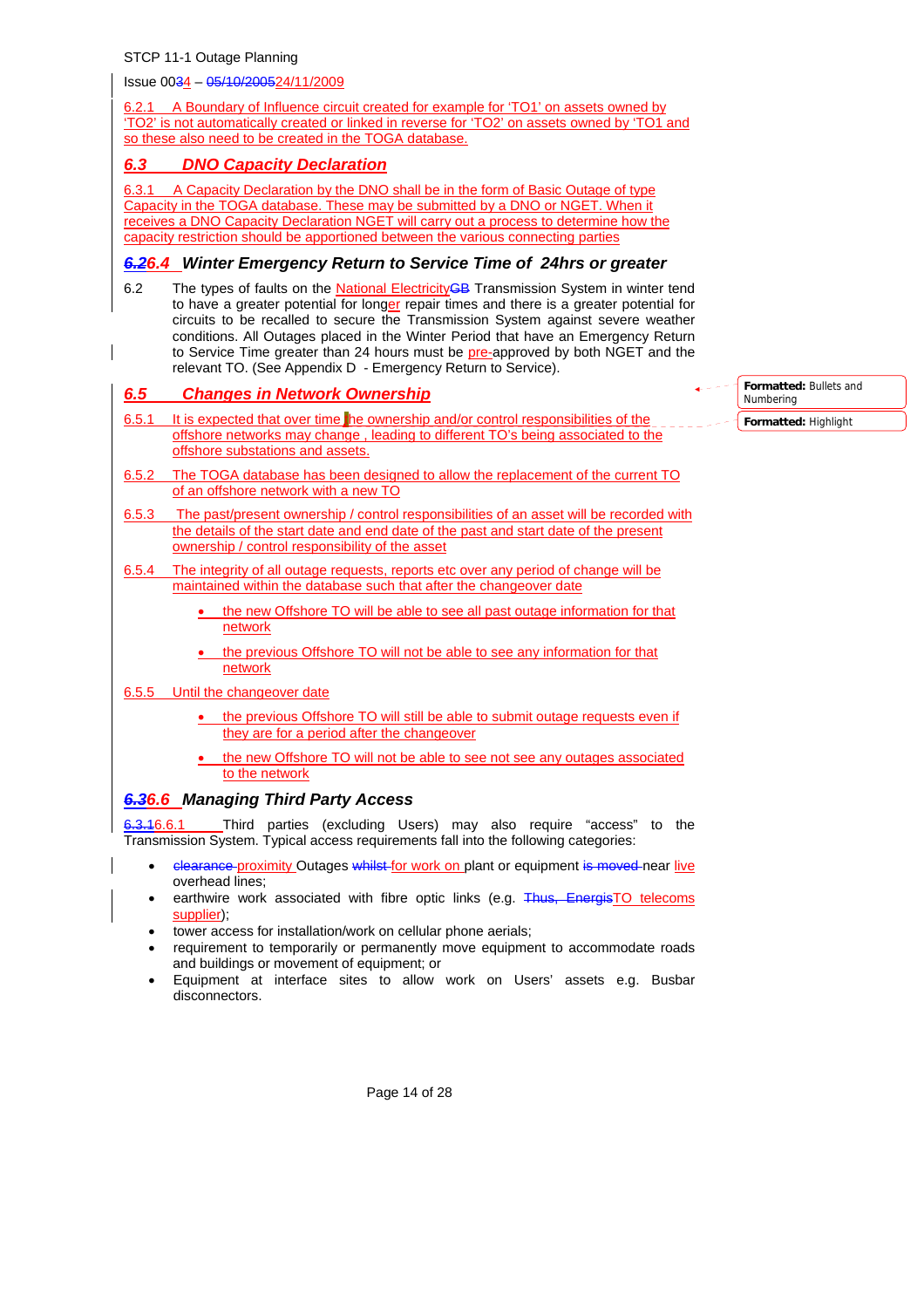Issue 0034 – 05/10/200524/11/2009

6.3.26.6.2 Each TO shall be responsible for submitting Outage Proposals or Outage change requests on behalf of third parties. A TO shall advise NGET when an Outage is being requested on behalf of a third party.

6.3.36.6.3 Details or enquiries received by NGET relating to third party work that could impact on Plant and/or Apparatus shall be passed to the relevant TO.

## *6.46.7 Commissioning / Decommissioning*

6.7.1 Refer to STCP19-3 'Operational Notification and Compliance Issues' and STCP 19-4 'Commissioning and Decommissioning' for details of the requirements for commissioning/decommissioning of plant and equipment

6.4.16.7.2 In the relevant Outage Proposal each TO shall indicate any changes to HV equipment on the National ElectricityGB Transmission System that requires a commissioning programme.

6.7.3 The Outage database shall also include any additional information required for commissioning and decommissioning of equipment (See Appendix B – Outage Database).

6.7.4 Any Outages required in addition to the plant/equipment being commissioned or decommissioned to facilitate the processes should be identified and included in the Outage database in accordance with this procedure.

6.4.36.7.5 Additional 'Information' entries may be made to the Outage database to indicate when additional NGET or TO resource is required in carrying out commissioning or decommissioning (e.g. circuit name or nomenclature changes or major permit changes).

**Formatted:** Bullets and Numbering

**Formatted:** Not Highlight **Formatted:** Not Highlight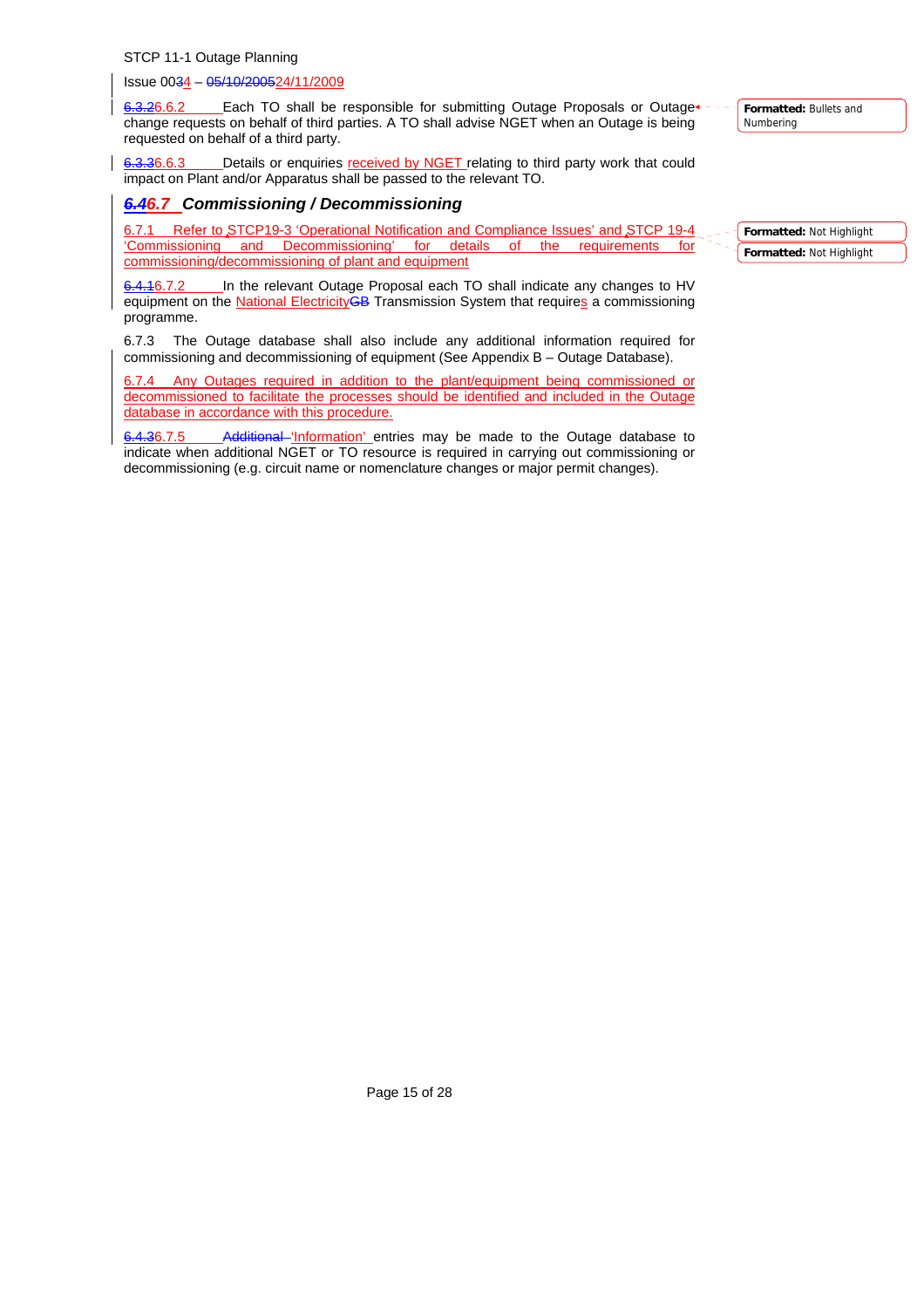Issue 003 – 2423/1109/20095

## **Appendix A – Flow Diagrams**

Note that the Process Diagrams shown in this Appendix A are for information only. In the event of any contradiction between the process represented in this Appendix A and the process described elsewhere in this STCP, then the text elsewhere in this STCP shall prevail

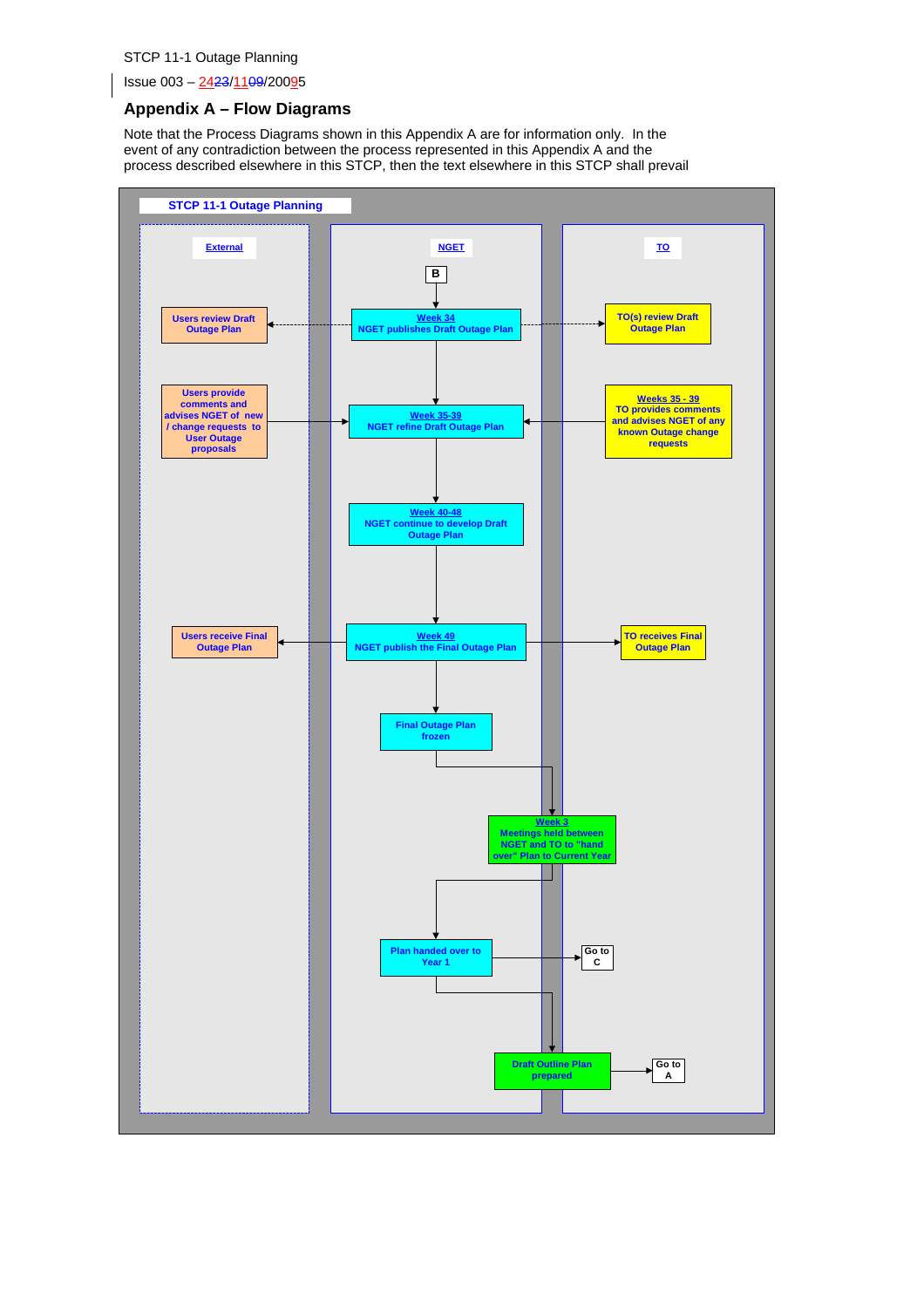

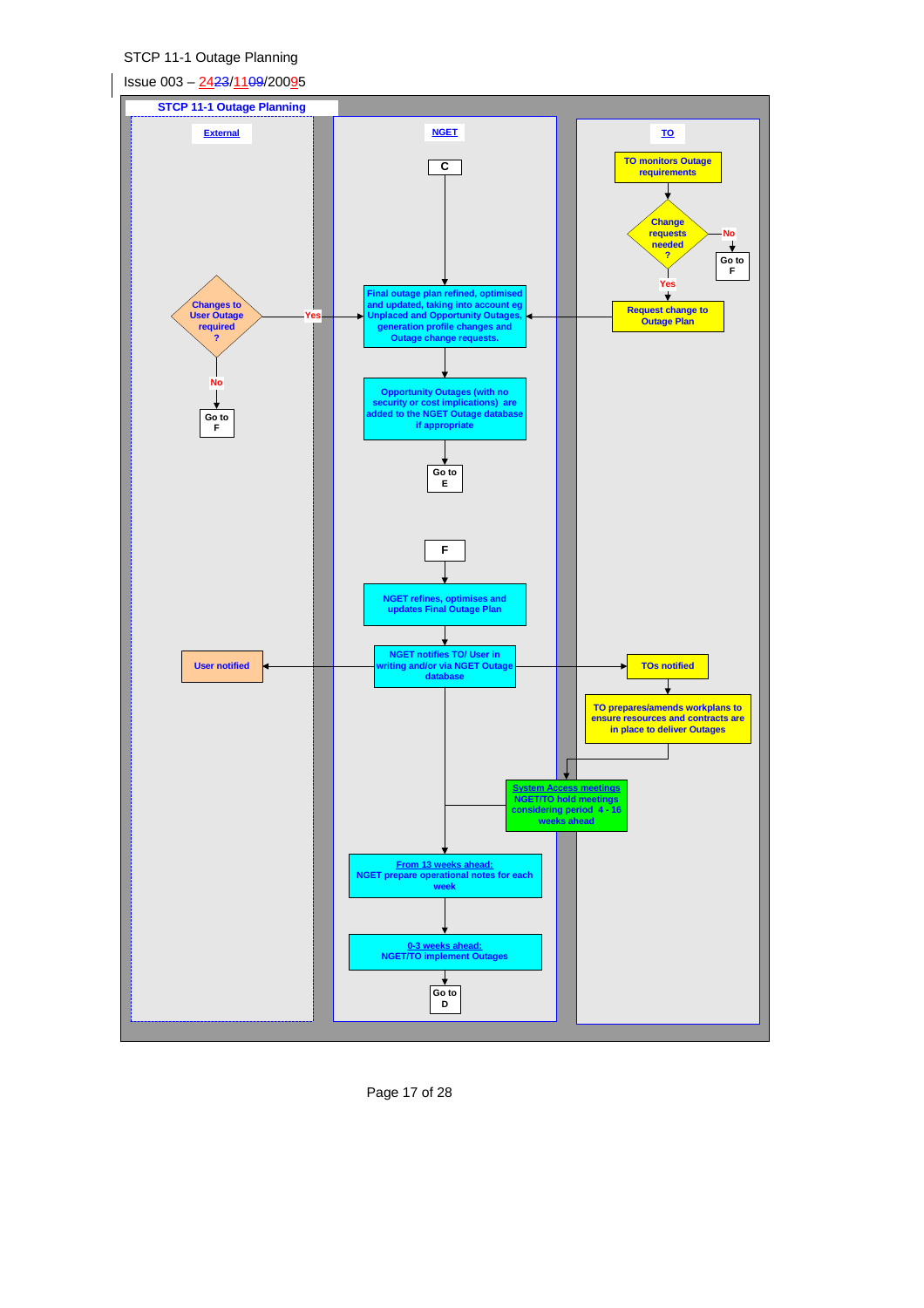

Page 18 of 28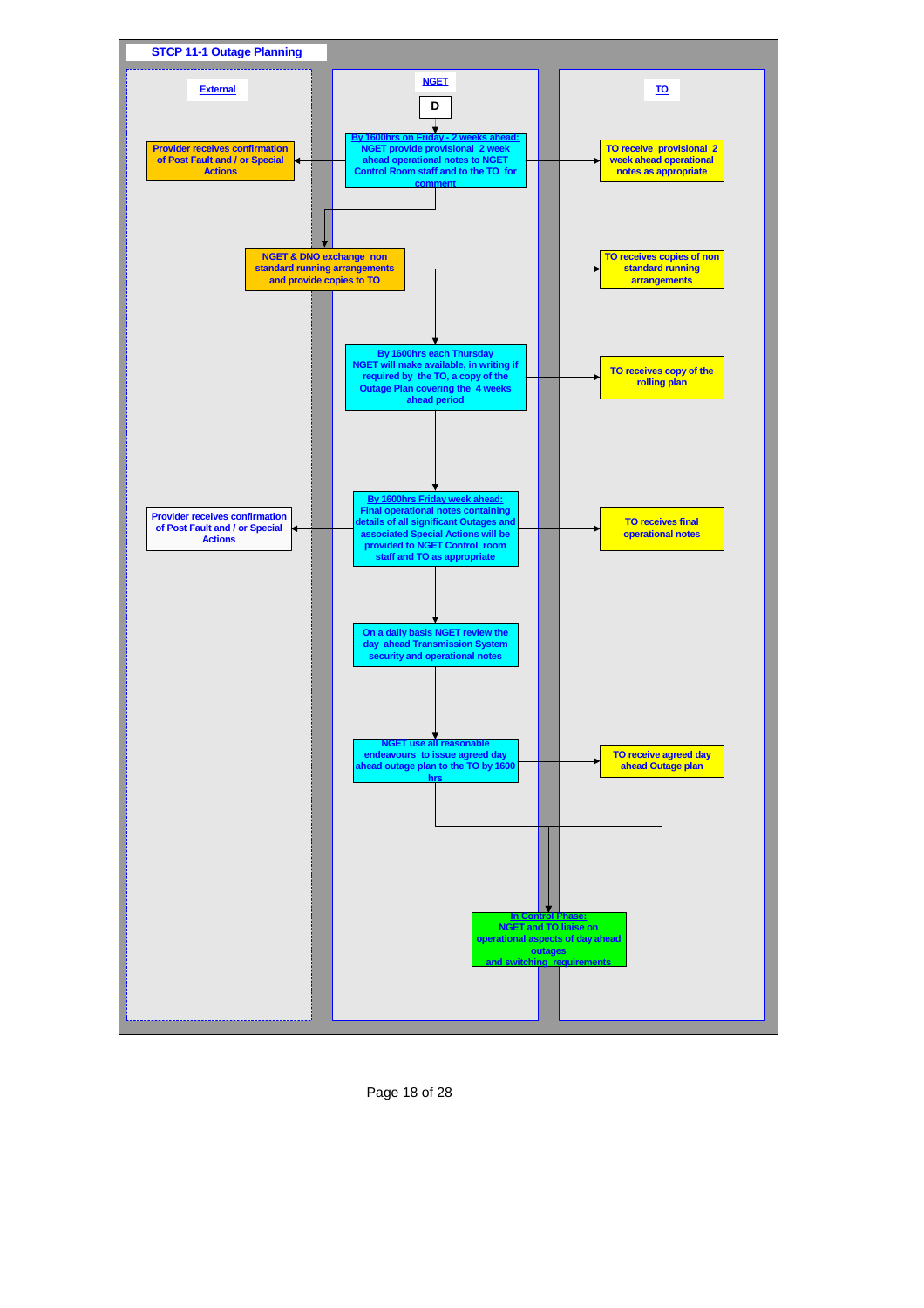STCP 11-1 Outage Planning



Page 19 of 28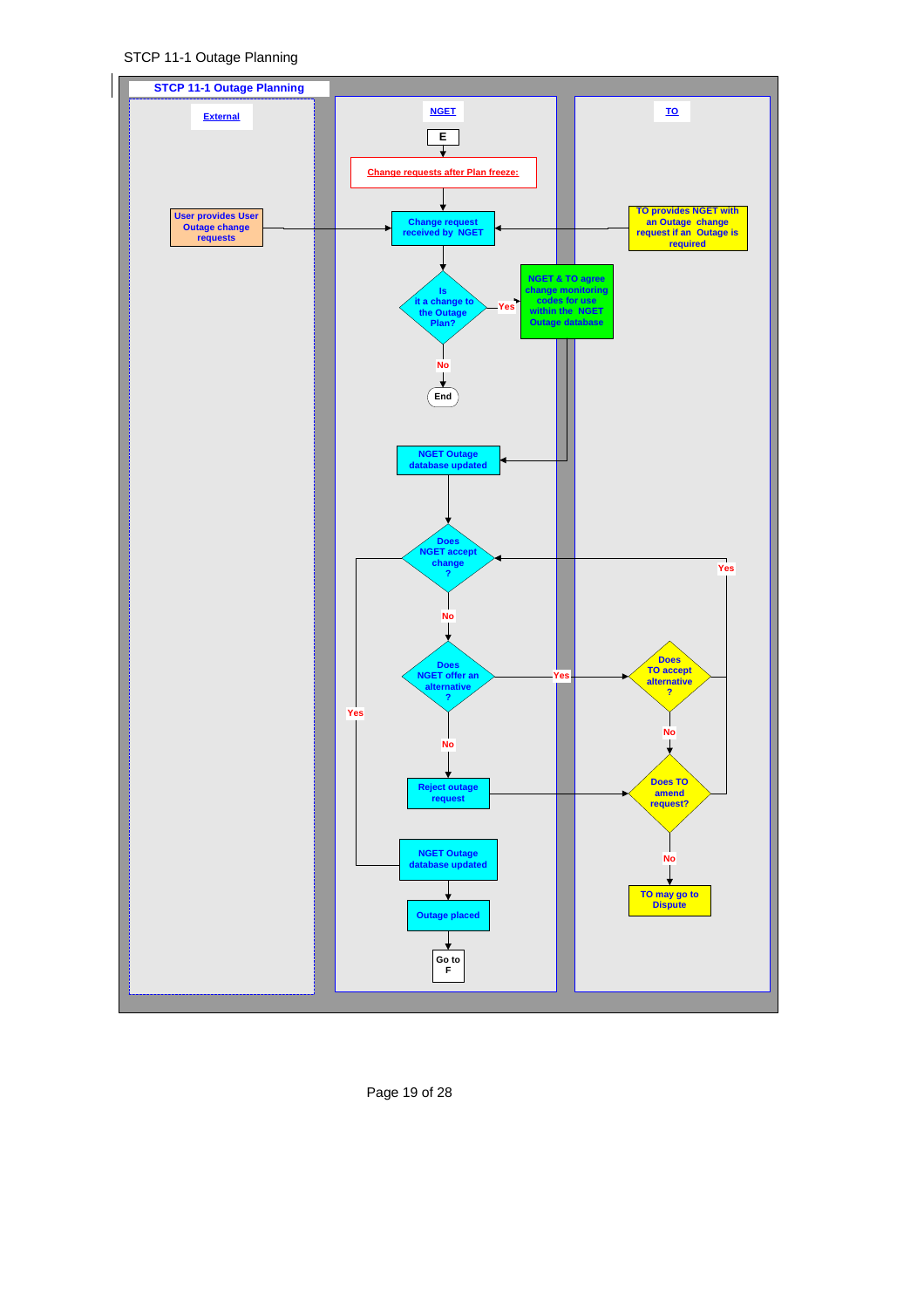Issue 003 – 2423/1109/20095

## Appendix B NGET Outage Database (known as TOGAoga **Transmission Outage And Generation Availability)**

#### **Description**

All requirements for access to the Transmission System shall be recorded in the NGET Outage database, (TOGA).

#### **Creation of Entries**

It is an in-built requirement of TOGA that Aall potential circuit Outages should have are created from a Basic Data record. This defines a number of fields that shall remain unchanged irrespective of the Outage arrangements. All Outage Proposals or Outage change requests have to be created from the Basic Data record for that circuit. This greatly reduces the quantity of data the user needs to enter, and ensures each entry has the correct codes allocated to it and ensures a level of consistency.

#### **Recording of Data**

The following information shall be recorded for primary equipment:

- All TO Transmission System equipment Outages identified by equipment owner.
- All third party owned transmission equipment Outages that may have an impact on the operation of the National Electricity **GB** Transmission System.
- User Outages on busbars at interface sites.
- User Outages of User circuits connecting NGET controlled sites modelled in NGET analytical studies
- Generator Outages for those required to submit data under the Grid Code.

The following shall be recorded for secondary equipment or Outage information:

- Risk of Trips
- Plant or Protection testing to an approved procedure. (Note circuit commissioning to an approved test program shall be included as part of the information on the main circuit booking).
- Trip tests with or without DAR
- Outages of cooling plant / equipment that cause thermal Rrating restrictions on primary plantincluding cable-cooling Outages.
- Protection depletions.
- Ancillary systems that could affect the MITS e.g. air systems, batteries, dc supplies etc.
- NGET and TO dataset switch dates where these affect the availability of EMS facilities and/or control facilities.

The following shall be recorded in association with commissioning or decommissioning of circuits and equipment:

- New circuits shall be recorded as an out of service booking from the date the circuit comes under the appropriate HV Safety Rules to the date the circuit is commissioned on to the Transmission System.
- All equipment addition, removal and circuit name or nomenclature change dates
- Any circuit that has a commissioning program associated with it should have the appropriate code in the booking

Page 20 of 28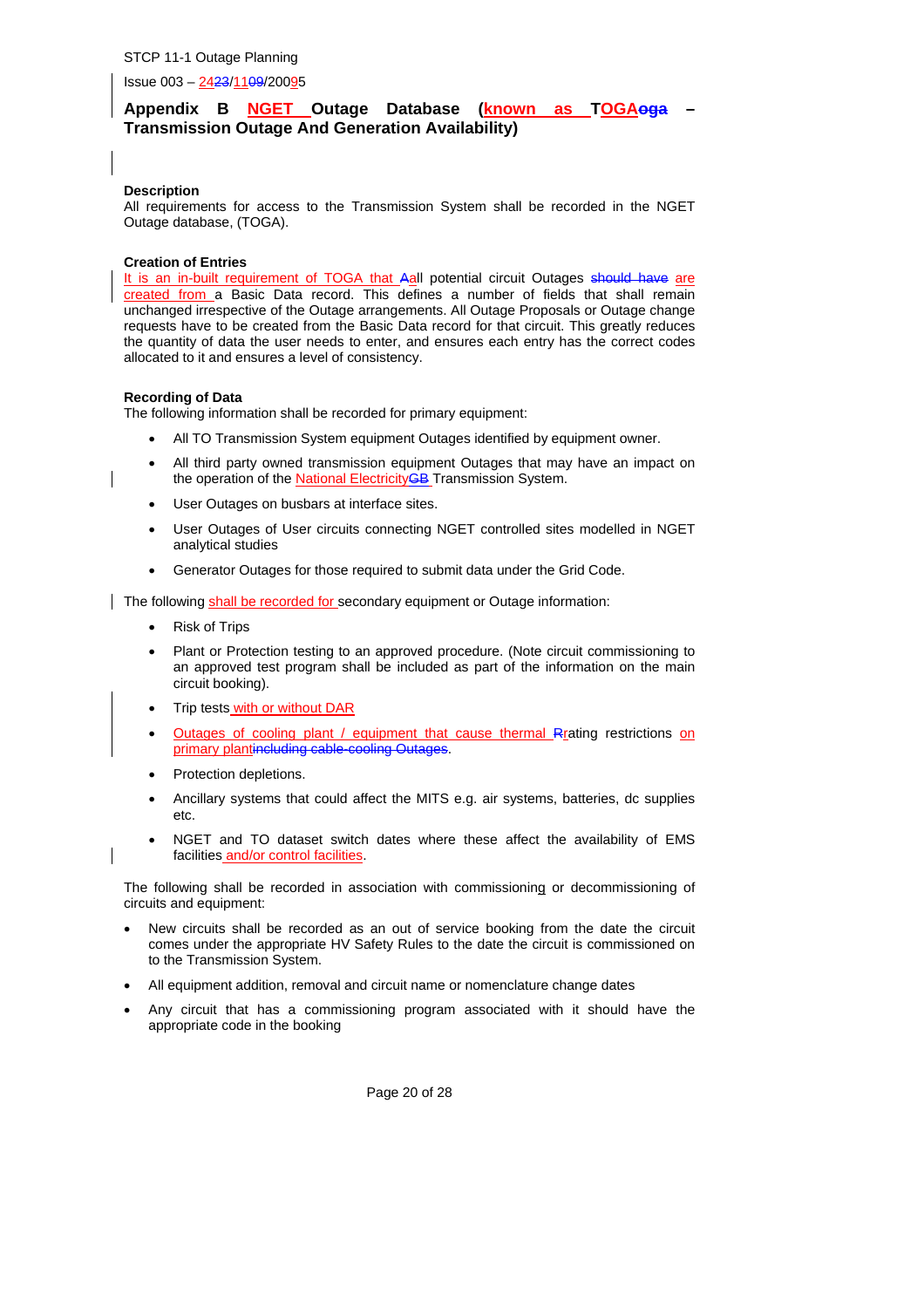Issue 003 – 2423/1109/20095

This list does not preclude the inclusion of other useful records and comments where appropriate.

#### **Monitoring Codes**

Codes for monitoring the reason for Outage changes within the Outage Database shall be agreed between NGET and TO at the time of the Outage change.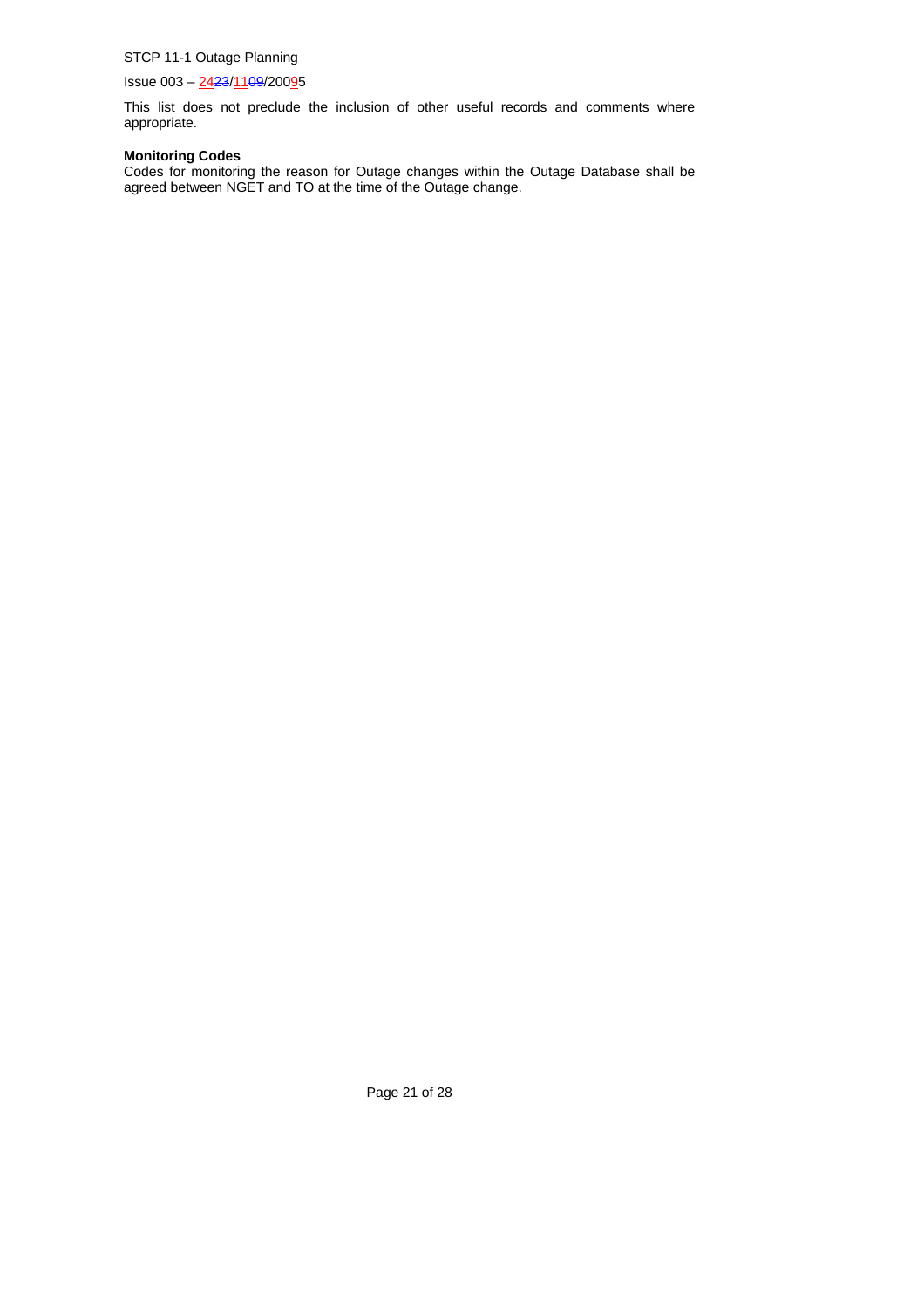Issue 003 – 2423/1109/20095

#### **Appendix C - Plan Firmness**

Firmness is required to ensure that the work required on the Transmission System can be is completed. Clearly identifying the Outages that need to remain in a particular placement ensures that all parties are aware and concentrate their efforts on meeting the relevant deadline. All parties need to agree to the firmness as it is likely one particular party shall have committed significant resources and/or expenditure to ensure the Outage stays in its current placement. The remaining Outages which may be equally important from a work viewpoint but which have more flexible placement opportunities are identified as having a 'provisional' placement and can be used for resource profiling etc.

#### **Requirement for Firmness**

Requirement for firmness can be for a number of reasons, but shall usually be because one of the parties involved needs an Outage to remain within a particular placement period and duration

Typical examples of when firmness is required is when the Outage may:

| <b>Type of Outage</b>                                                                                       | <b>Party Requiring</b><br><b>Firmness</b> |
|-------------------------------------------------------------------------------------------------------------|-------------------------------------------|
| Be part of a project plan                                                                                   | <b>TO Construction</b>                    |
| Have a significant customer or third party impact or requires<br>considerable third party actions to secure | <b>NGET</b>                               |
| Be required at a specific time either for operational reasons (e.g.<br>demand) or maintenance (e.g. WSE)    | NGET/TO                                   |
| Have significant impact on a critical path                                                                  | NGET/TO                                   |
| Require a specific resource commitment                                                                      | TO                                        |
| Have significant Wayleave issues                                                                            | TΟ                                        |

Once an Outage has been identified as requiring firmness, an assessment shall need to be carried out as to what actions are needed to provide that firmness.

#### **Firmness of Outage Definition**

- Confirmed that Outage can be completed in the defined Outage length.
- Confirmed that the correct equipment is planned out of service.
- Construction / project delivery shall need to ensure that scheme Outages are identified correctly at an early stage.

#### **Firmness of placement**

*Transmission Owner*

- Project delivery / construction can confirm that the Outage allows sufficient lead times and that contractors have contractual commitments to meet the specified dates.
- Outage is accurately specified and that resources are available to deliver the Outage within the specified timescale.
- Outage start date is not critically dependent on any other single event that could result in slippage.
- Confidence that the total number of firm Outages in a particular time period can be resourced with little chance of failure.
- Wayleaves and / or alternative rights of access as required are agreed.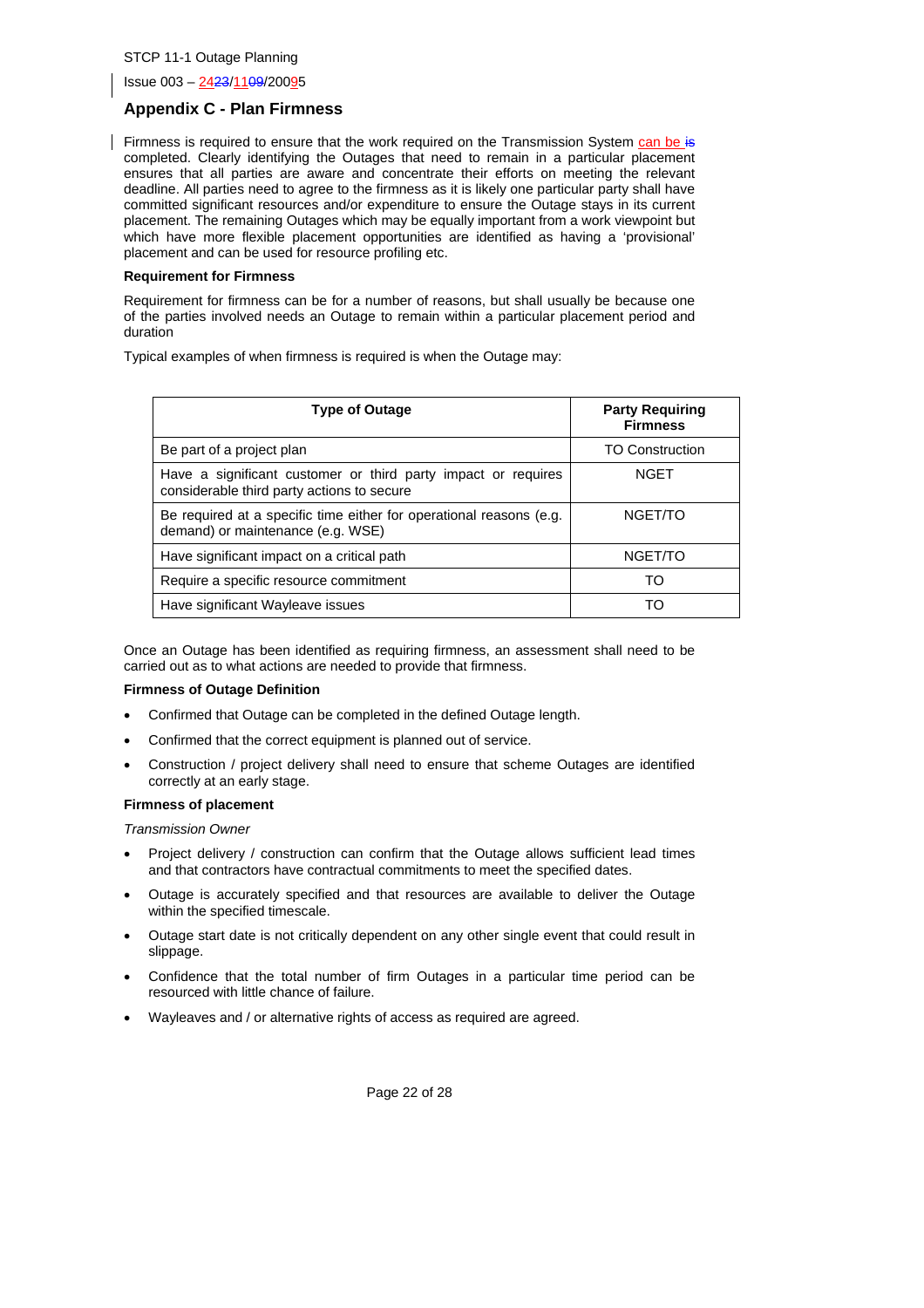Issue 003 – 2423/1109/20095

## *NGET*

- Confirmed that Outage can be secured.
- For Outages requiring a User pre or post fault action, need to have this agreed with the User and recorded.
- Confirmed for other Outages they do not require third party actions, or leave demand / generation at risk.
- Confirmed that for security reasons an Outage is not dependent on generation from all available power station BMUs for the associated electrical group.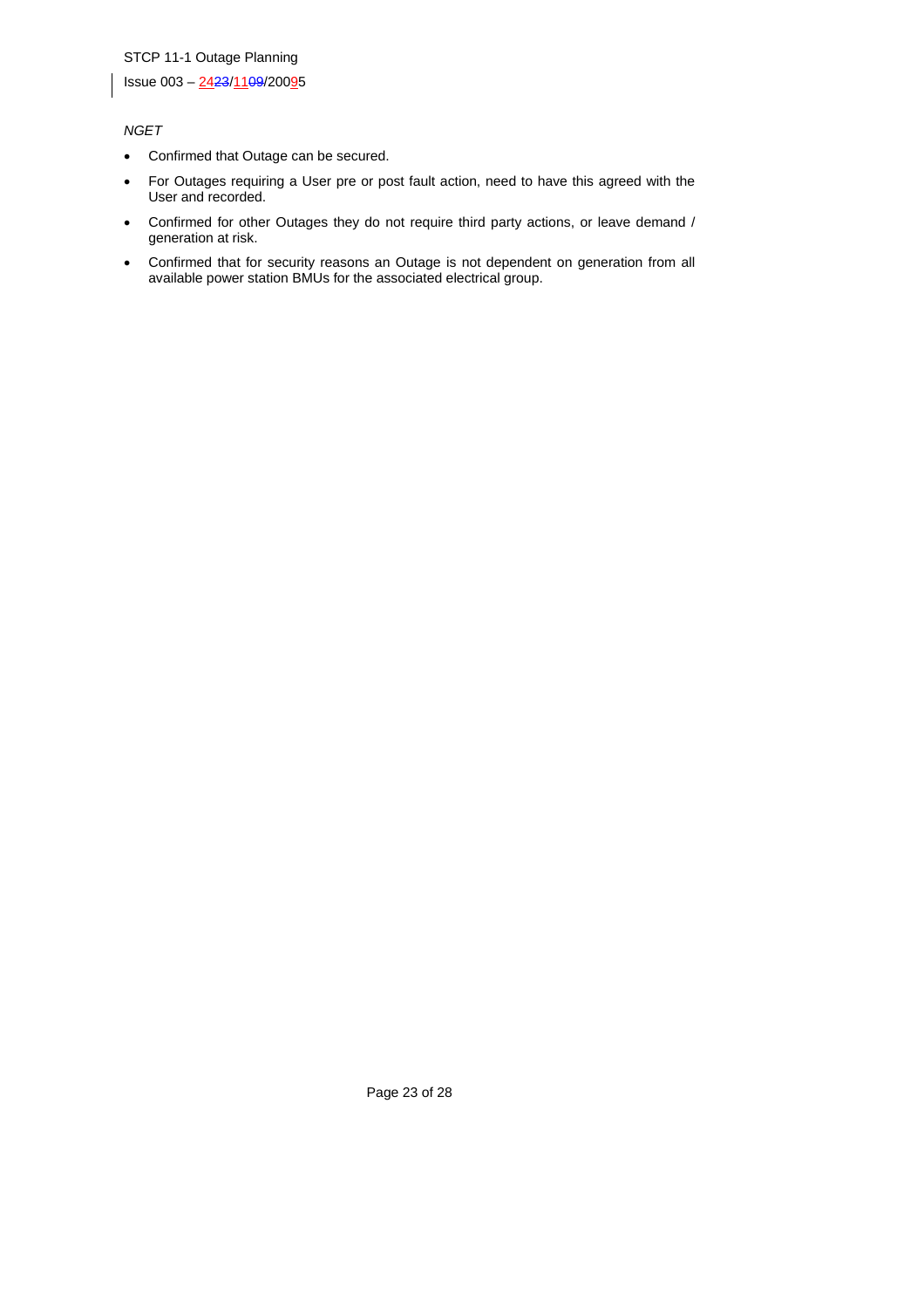Issue 003 – 2423/1109/20095

#### **Appendix D - Emergency Return to Service (ERTS)**

The Emergency Return to Service (ERTS) time is the time taken to return an out of service circuit to operational service. This may be as a contingency measure against predicted conditions such as severe weather or as a post fault action to restore demand, or to re-secure the Transmission System to its Licence. Provided it has been agreed between the TO and NGET a circuit can be accepted back into service in an emergency with depleted facilities that may include the depletion of Protection facilities, the use of temporary circuit bypass arrangements etc.

#### **Application of Emergency Return to Service Time**

Ensuring all Outages have a known emergency restoration time ERTS assists NGET to meet its obligations under the Security Standards. After the first fault NGET is obliged to re-secure the System "as soon as is reasonably practical". In the normal course of operating a power System there are many potential conditions that could require the recall of circuit(s) on Outage.

When applying an Emergency Return to Service Time to a circuit the following need to be considered:

- Criticality of the circuit Is it one of a few circuits connecting a large group of demand or generation?
- Time of year Severe weather in winter significantly increases the likelihood of a circuit being recalled to service and can materially affect the time taken to do so.
- Demand and generation left at single circuit risk.
- Post fault actions When securing an Outage requiring post fault drops from generation .
- Nuclear Site Licence obligations.

By prior agreement between the TO and NGET a circuit can be accepted back into service in an emergency with depleted facilities. Each case shall be assessed on an individual basis but it can include the following:

- Local control, indications and alarms only.
- Local analogues only
- One fully operational Protection
- Without DAR or with restricted DAR facilities
- Tap change by local control only.
- Synchronising Local synchronising must be available
- Cables, reactors or transformers without cooling or with reduced cooling  $-$ (Operating eCapability level-Limit to be specified by Transmission Owner)
- Bypass of a circuit breaker or mesh corner or circuit breaker locked closed.

#### **Minimising Emergency Return to Service Times**

When potentially difficult Outages are discussed then methods of working may need to be considered to achieve a reduced Emergency Return to Service Time. This should be considered at an early stage in the planning process such as Year Ahead and a methodology agreed as part of contractual arrangements to minimise work and contractual disruption later. In complex cases (e.g. circuit bypass), there shall be a need to have in place a documented restoration process before the Outage starts.

Page 24 of 28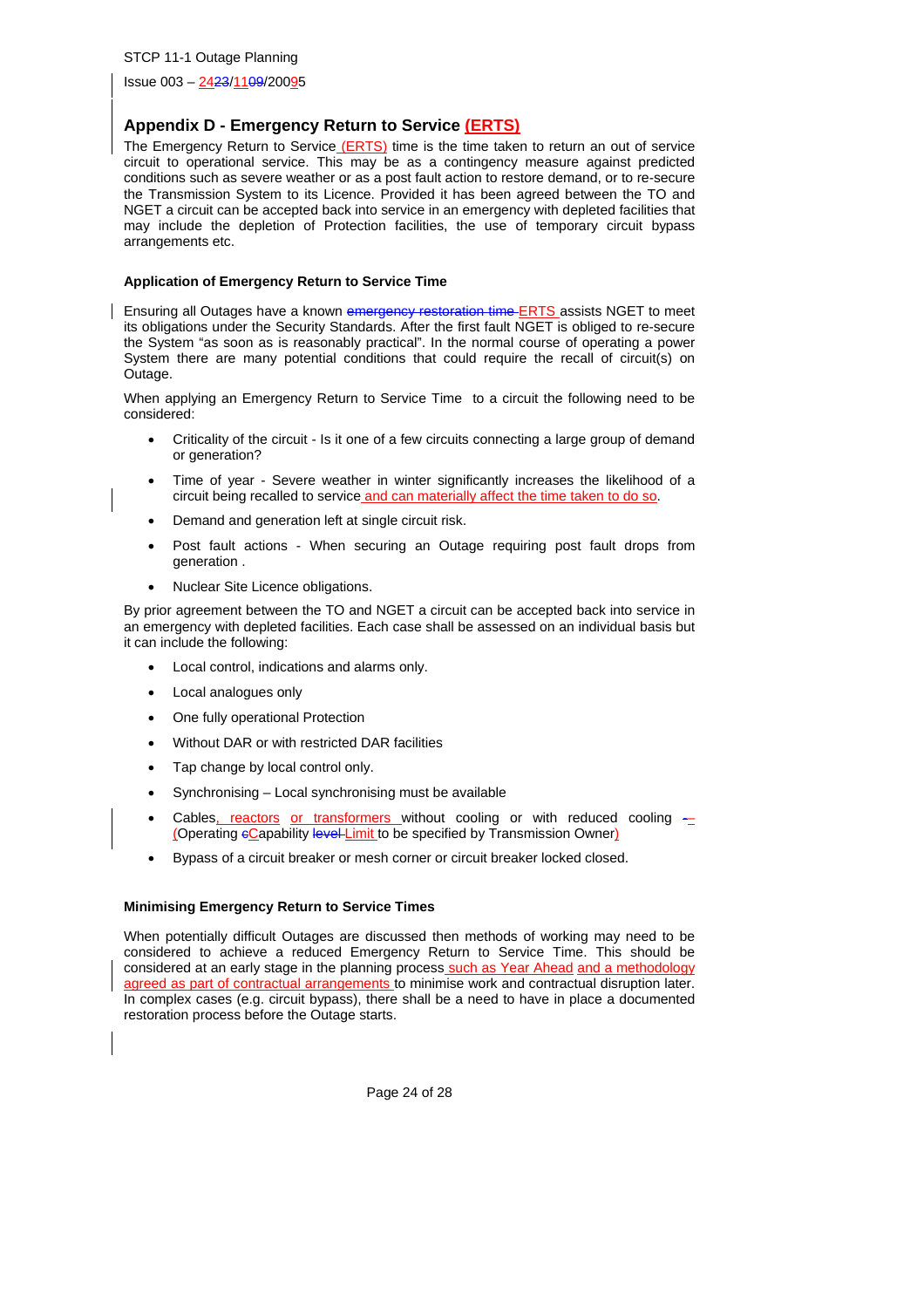Issue 003 – 2423/1109/20095

#### **ERTS Profiling**

Profiling the Emergency Return to Service Time for the duration of the Outage should also be considered for high risk/ high cost Outages, (e.g. to achieve a short Emergency Return to Service Time at times of high demand). This shall also allow contingency arrangements to be better matched to the periods of high risk. If an Outage duration is extended as a consequence of achieving a reduced Emergency Return to Service Time requirement then the risk of demand loss needs to be balanced against the longer Emergency Return to Service Time.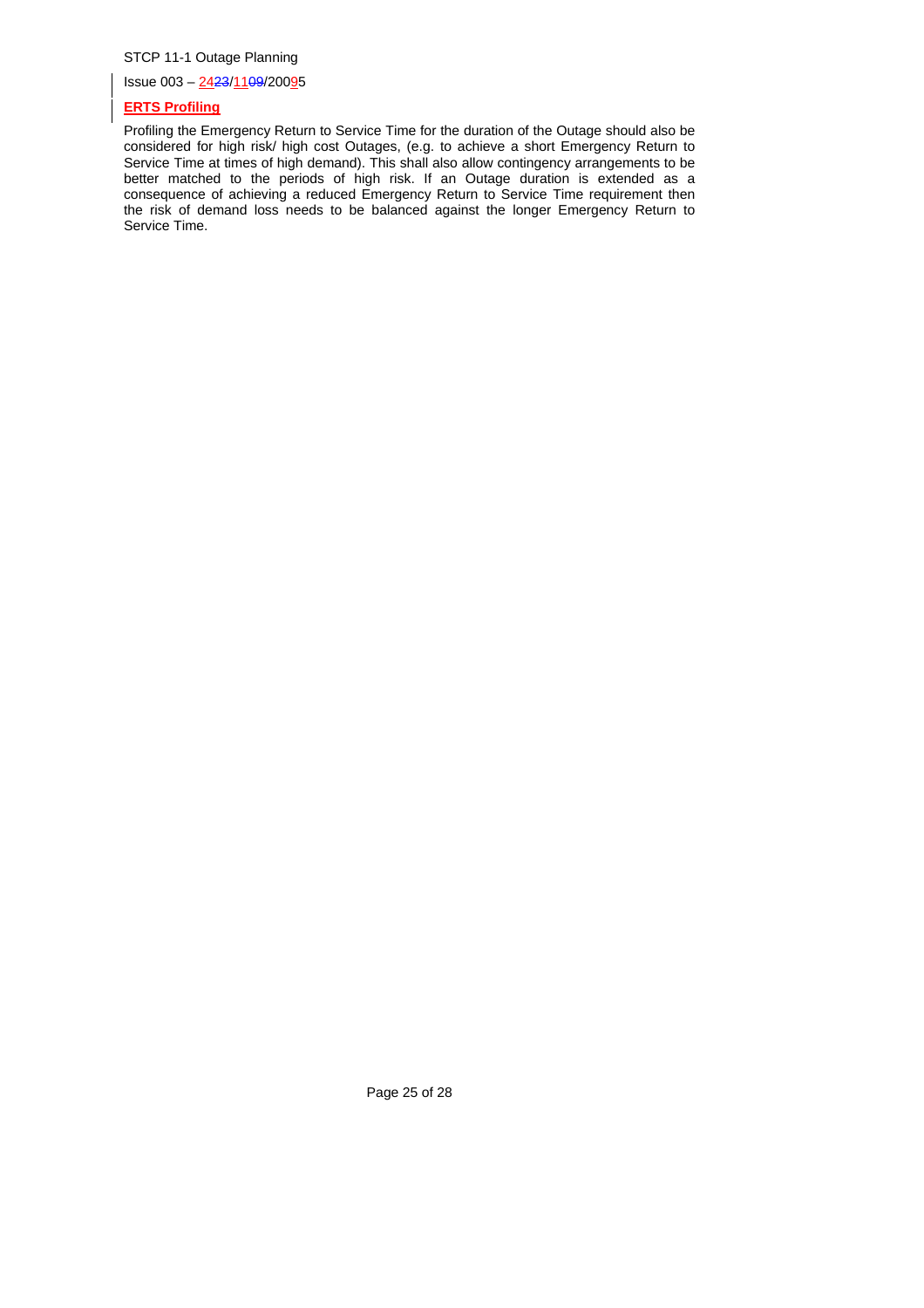Issue 003 – 2423/1109/20095

## **Appendix E - Operational Notes**

The data-relevant operational notes provided by NGET to each Onshore TO with relevant operational notes. These may include but are not limited to:

- 1. Summaries of new and existing Outages with start and finish dates
- 2. List of non-standard substation running arrangements

3. Outage Information in the form of **Anotes about each Outage varying from simple** transformer loading to detailed contingency arrangements.

4. Control staff comments from previously issued draft copies and together with the **NGET** planning staff responses

5. List of Outages requiring commissioning programmes and documentation and current status

- 6. Fault Level control guidance
- 7. User network information including agreed pre fault & post Fault loaddemand transfers and User Outages affecting the MITS
- 8. Voltage control guidance
- 9. sSpecial aActions arranged for identified limits and constraints
- 10. Electronic copies of non-standard substation running arrangements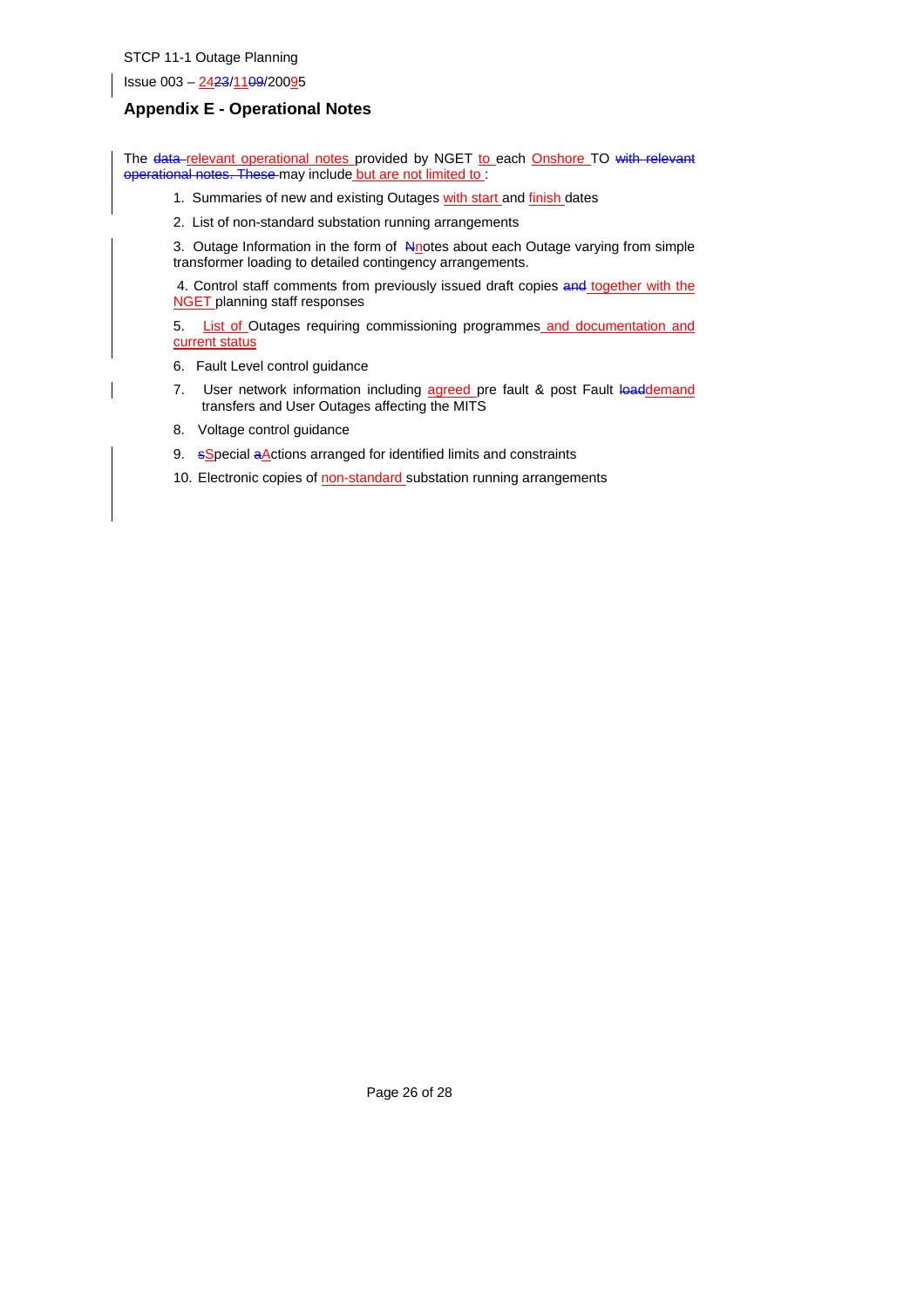Issue 003 - 2423/1109/20095

# *Appendix F – Abbreviations and Definitions*

## *Abbreviations*

 $\overline{\phantom{a}}$ 

| <b>GB-NETS SQSS</b><br>National Electricity Transmission System <b>GB</b> Security and Quality of<br><b>Supply Standard</b> |                                                     |  |  |  |
|-----------------------------------------------------------------------------------------------------------------------------|-----------------------------------------------------|--|--|--|
| <b>STCP</b>                                                                                                                 | System Operator - Transmission Owner Code Procedure |  |  |  |
| TO.                                                                                                                         | Transmission Owner                                  |  |  |  |
| <b>TSC</b>                                                                                                                  | <b>Transmission Status Certificate</b>              |  |  |  |
| GC.                                                                                                                         | Grid Code                                           |  |  |  |
| <b>DNO</b>                                                                                                                  | <b>Distribution Network Operator</b>                |  |  |  |
| OHL                                                                                                                         | Overhead Line                                       |  |  |  |
| SGT                                                                                                                         | Supergrid transformer                               |  |  |  |
| <b>SHETL</b>                                                                                                                | Scottish Hydro-Electric Transmission Ltd            |  |  |  |
| <b>SPT</b>                                                                                                                  | SP Transmission Ltd                                 |  |  |  |

## *Definitions*

 $\overline{\phantom{a}}$ 

| STC definitions used:                                          | Formatted: Highlight |
|----------------------------------------------------------------|----------------------|
| Apparatus                                                      |                      |
| <b>Emergency Return to Service Time</b>                        |                      |
| <b>Flexibility Parameters</b>                                  |                      |
| High Voltage                                                   |                      |
| <b>NGET</b><br><b>National Electricity Transmission System</b> |                      |
| Normal Capability Limits (NCL)                                 |                      |
| Operational Capability Limits (OCL)                            |                      |
| Outage                                                         |                      |
| Outage Plan                                                    |                      |
| Outage Proposal                                                |                      |
| Party                                                          |                      |
| Plant                                                          |                      |
| Protection                                                     |                      |
| Services Reduction                                             |                      |
| System                                                         |                      |
|                                                                |                      |